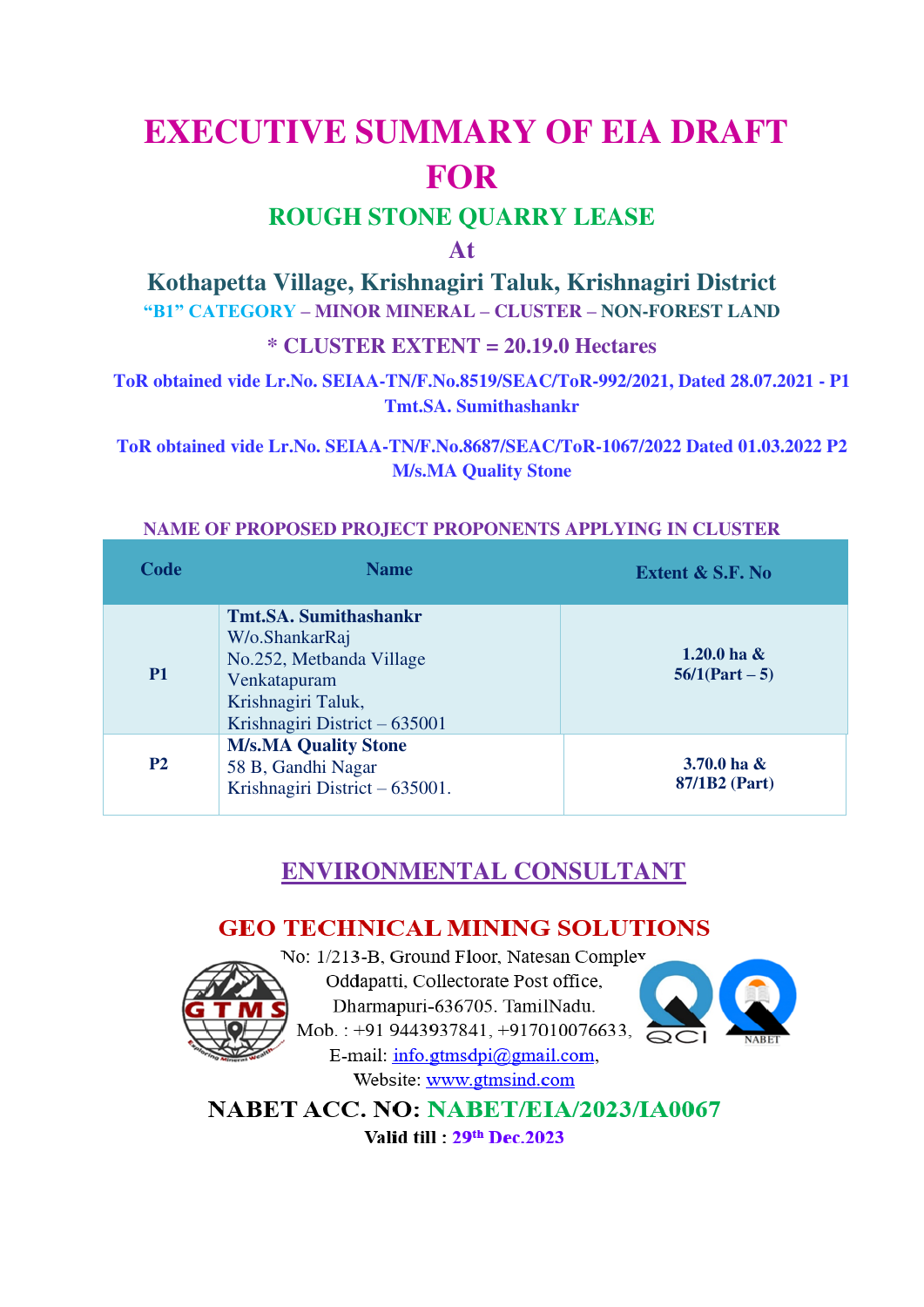## **CHAPTER I INTRODUCTION**

Environmental Impact Assessment (EIA) is the management tool to ensure the sustainable development and it is a process, used to identify the environmental, social and economic impacts of a project prior to decision-making. It is a decision-making tool, which guides the decision makers in taking appropriate decisions for any project. EIA systematically examines both beneficial and adverse consequences of the project and ensures that these impacts are taken into account during the project designing. It also reduces conflicts by promoting community participation, information, decision makers, and helps in developing the base for environmentally sound projects.

As the proposed rough stone mining projects ( $P1& P2$ ) fall within the 500m radius cluster of quarries with the total extent of >5 hectares, they are classified under category "B1" and require submission of EIA report for grant of Environmental Clearance (EC) after conducting public hearing.

This EIA draft discusses the cumulative impacts of the 2 proposed projects (P1& P2) and the 2 existing projects (E1  $\&$  E2) and 2 abundant quarries for provides a detailed Environmental Management Plan (EMP) to minimize the adverse impacts of those projects situated in a cluster with the total extent of 20.19.0 ha in Kothapetta Village, Krishnagiri Taluk, Krishnagiri District and Tamil Nadu State. It has been prepared in compliance with ToR issued vide letter No. **SEIAA-TN/F.No.8519/SEAC/ToR-992/2021, dated28.07.2021** – Tmt.SA.Sumithashankar for the proposed project (P1) and letter No. **SEIAA-TN/F.No.8687/SEAC/ToR-1067/2022 dated 01.03.2022** – M/S MA Quality Stone for the proposed project (P2) by conducting the baseline monitoring study during the period of October-December 2021.

Details of project proponents and the quarries within the cluster of 500m radius have been provided in Tables 1.1 and 1.2.

| Code           | Р1                                         | <b>P2</b>                              |
|----------------|--------------------------------------------|----------------------------------------|
| <b>Name</b>    | <b>Tmt.SA.Sumithashankr</b>                | <b>M/S MA Quality Stone</b>            |
|                | W/o. Shankar Raj,                          | 58B, Gandhi Nagar                      |
| <b>Address</b> | No.252, Metbanda Village,<br>Venkatapuram, | Krishnagiri Taluk &<br>District-635001 |
|                | Krishnagiri Taluk &                        |                                        |
|                | District-635001                            |                                        |
|                | Tamil Nadu State                           |                                        |
| <b>Status</b>  | Proprietor                                 | Company                                |

**Table 1.1 Details of Project Proponents**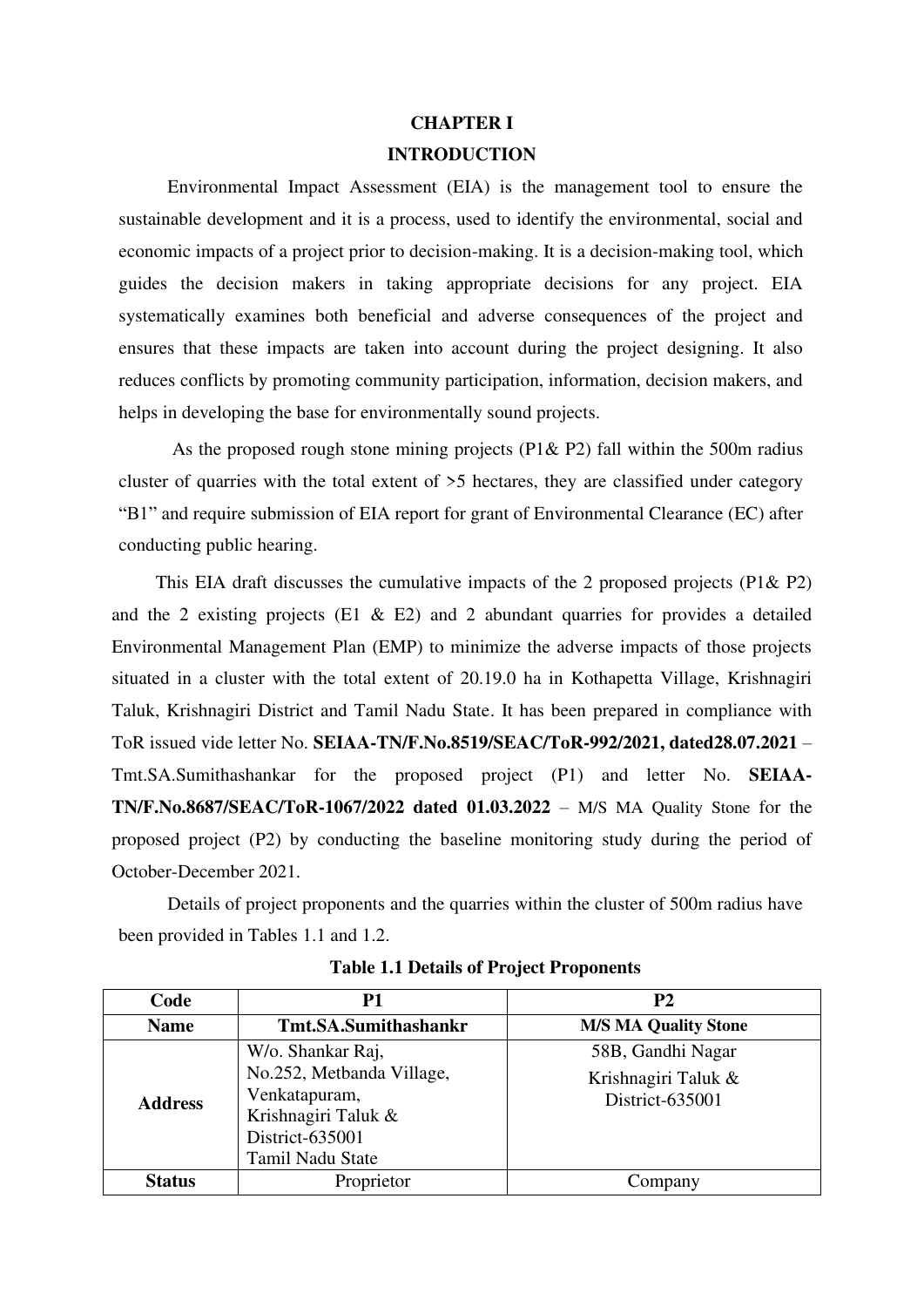| <b>PROPOSED QUARRIES</b> |                                                                                                                                              |                                             |                                           |                      |                                                  |                                                                       |
|--------------------------|----------------------------------------------------------------------------------------------------------------------------------------------|---------------------------------------------|-------------------------------------------|----------------------|--------------------------------------------------|-----------------------------------------------------------------------|
| <b>CODE</b>              | <b>Name of the Owner</b>                                                                                                                     | <b>Village</b>                              | S.F. Nos                                  | <b>Extent</b>        | GO.No & Date                                     | <b>Status</b>                                                         |
| <b>P1</b>                | Tmt. Sa. Sumitha<br>Shankr,<br>W/o Shankar Raj,<br>252, Metbanda Village,<br>Venkatapuram<br>Panchayat, Krishnagiri<br>(Po), Taluk District. | Kothapetta                                  | $56/1$ (Part – 5)                         | 1.20.0 <sub>ha</sub> | Roc.49/2016<br>$(Mines - 2)$<br>Dated 18.08.2016 | 01.09.2016<br>to<br>31.08.2026<br>(Scheme)<br>for next<br>five years) |
| P <sub>2</sub>           | M/s.MA Quality stone,<br>$No.58 - B,$<br>Gandhi Nagar,<br>Krishnagiri taluk,<br>District - 635001                                            | Krishnagiri<br>taluk, kothapetta<br>village | 87/1B2<br>(Part)                          | 3.70.0 ha            | Roc.No.1179/2020/M<br>dated:22.02.2021           | Proposed<br>quarry                                                    |
|                          |                                                                                                                                              |                                             | <b>TOTAL</b>                              | 4.90.0 ha            |                                                  |                                                                       |
|                          |                                                                                                                                              |                                             | <b>EXISTING QUARRIES</b>                  |                      |                                                  |                                                                       |
| <b>CODE</b>              | <b>Name of the Owner</b>                                                                                                                     |                                             | S.F. Nos & Village                        | <b>Extent</b>        | GO.No & Date                                     | Lease<br>Period                                                       |
| E1                       | Tmt. K.M. Vijaya,<br>W/o Madhiazhagan,<br>No.58B Gandhi Nagar,<br>Krishnagiri Town and<br>Taluk.                                             | Krishnagiri<br>taluk, kothapetta<br>village | 78/1B                                     | 4.00.0 ha            | Roc.419/2018/M<br>Dated 30.05.2018               | 30.5.2018<br>to<br>29.5.2023                                          |
| E2                       | M/s. Devarajaa M.<br>Sand, No. 58 B Gandhi<br>Nagar, Krishnagiri<br>Town and Taluk                                                           | Krishnagiri<br>taluk, kothapetta<br>village | 78/1A (Part)<br>78/1B (Part)              | 4.00.0 ha            | Roc.418/2018/M<br>Dated 30.05.2018               | 31.5.2018<br>to<br>30.5.2023                                          |
|                          |                                                                                                                                              |                                             | <b>TOTAL</b>                              | 8.00.0ha             |                                                  |                                                                       |
|                          |                                                                                                                                              |                                             | <b>TOTAL CLUSTER EXTENT</b>               | 12.9.0 ha            |                                                  |                                                                       |
|                          |                                                                                                                                              |                                             | <b>DETAIL OF ABANDONED / OLD QUARRIES</b> |                      |                                                  |                                                                       |
| <b>CODE</b>              | <b>Name of the Owner</b>                                                                                                                     |                                             | S.F. Nos & Village                        | <b>Extent</b>        | GO.No & Date                                     | Lease                                                                 |
| EX1                      | Tmt.Qummarunnisa,<br>W/o.Abdul Jaffer,<br>No.2, Rahamatulla,<br>St, Krishnagiri Dt.                                                          | Krishnagiri<br>taluk, kothapetta<br>village | 87/1B1(Part), 87/1B2                      | 4.75.0               | Roc.No.08/2013/Mines<br>dated: 05.02.2016        | <b>Period</b><br>02.03.2016<br>to<br>01.03.2021                       |
| EX2                      | Thiru G. Ganesan,<br>Avdhanapatti<br>Village, Agraharam<br>Post, Krishnagiri taluk                                                           | Kothapetta                                  | 56/1 $(P - D)$                            | 2.54.0               | Roc.No.611/2009/Mines -<br>2 dated: 14.05.2015   | 14.05.2015<br>to<br>13.05.2020                                        |
|                          |                                                                                                                                              |                                             | <b>TOTAL</b>                              | 7.29.0ha             |                                                  |                                                                       |
|                          |                                                                                                                                              |                                             | <b>TOTAL CLUSTER EXTENT</b>               | 20.19.0 ha           |                                                  |                                                                       |

**Source: i).** AD Letter – Rc.No.96/2021- Mines, dated 10.03.2022

ii). AD Letter – Rc.No.1179/2020 – Mines, dated 10.03.2022

- Note: Cluster area is calculated as per MoEF & CC Notification  $-$  S.O. 2269 (E) Dated: 01.07.2016
- EX1 and EX2 have been taken into the calculation of cluster extent. But they have not been included in the cumulative studies as they are inactive.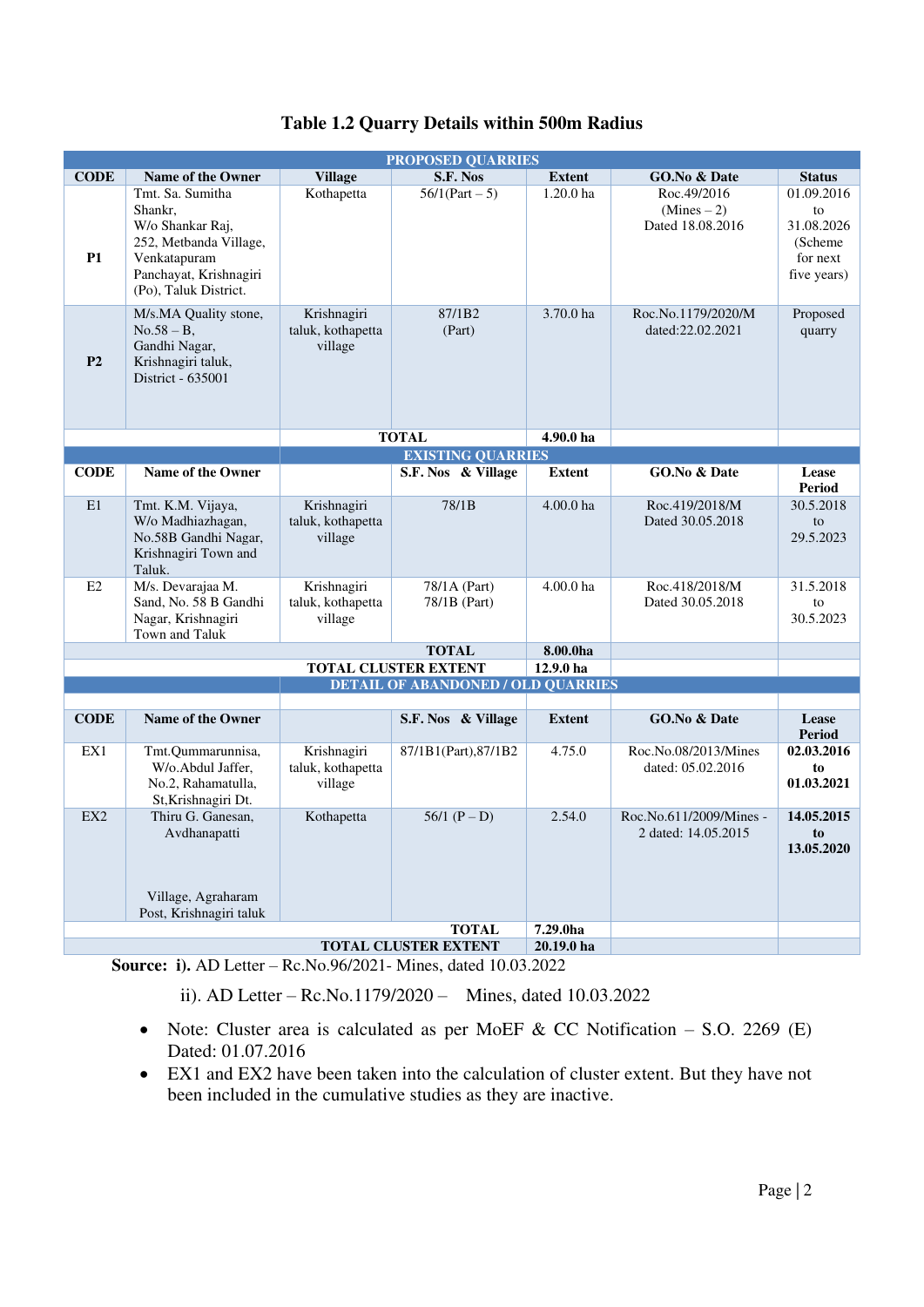#### **CHAPTER II**

#### **PROJECT DESCRIPTION**

#### **2.0 INTRODUCTION**

 The proposed projects are site specific and there are no alternative areas required for these projects. There is no effluent generation/discharge from the proposed projects. Proposed project P1 method of mining is opencast manual method, the quarry operation involves equipment's like hammer and chisel and slurry blasting like expanding chemicals (Calcium carbide) will be used for liberate the required size of foundation stones and jelly from the parent rock mass. Proposed project P2 method of mining is opencast semi mechanized mining involving drilling and blasting, and hydraulic excavators. Have been given in Table 2.1 and 2.2

| Name of the Quarry                   | <b>Tmt.SA.Sumithashankr - Rough Stone Quarry</b>                                        |  |  |  |  |
|--------------------------------------|-----------------------------------------------------------------------------------------|--|--|--|--|
| Toposheet No                         | 57-L/02                                                                                 |  |  |  |  |
| Latitude between                     | 12°32'53.25"N to 12°32'57.45"N                                                          |  |  |  |  |
| Longitude between                    | 78°12'29.71"E to 78°12'35.28"E                                                          |  |  |  |  |
| <b>Highest Elevation</b>             | 525m to 531m AMSL                                                                       |  |  |  |  |
| Proposed Depth of Mining             | level<br>40 <sub>m</sub><br>[10m]<br>30 <sub>m</sub><br>below<br>above<br>ground<br>$+$ |  |  |  |  |
|                                      | ground level] for a first 5 years                                                       |  |  |  |  |
| <b>Geological Resources</b>          | Rough Stone in $m^3$ - 4,73,598                                                         |  |  |  |  |
| <b>Mineable Reserves</b>             | Rough Stone in $m^3$ - 1,79,843                                                         |  |  |  |  |
| <b>Existing Pit Dimension</b><br>Nil |                                                                                         |  |  |  |  |
| <b>Ultimate Pit Dimension</b>        | 63m (L) x 46m (W) x 40m (D)                                                             |  |  |  |  |
| Water Level in the surrounds         | 70m bgl                                                                                 |  |  |  |  |
| area                                 |                                                                                         |  |  |  |  |
|                                      | Opencast Manual Method, the quarry operation involves                                   |  |  |  |  |
|                                      | equipment's like hammer and chisel and slurry blasting like                             |  |  |  |  |
| Method of Mining                     | expanding chemicals (Calcium carbide) will be used for                                  |  |  |  |  |
|                                      | liberate the required size of foundation stones and jelly                               |  |  |  |  |
|                                      | from the parent rock mass.                                                              |  |  |  |  |
|                                      | The Project area is exhibiting undulated terrain. The                                   |  |  |  |  |
| Topography                           | gradient is towards North-eastern side and altitude of the                              |  |  |  |  |
|                                      | area is ranges between 525 m to 531m above from Mean                                    |  |  |  |  |
|                                      | Sea level.                                                                              |  |  |  |  |
| <b>Machinery Proposed</b>            | 3 Nos<br><b>Tippers</b>                                                                 |  |  |  |  |
|                                      | The quarrying operation is proposed to carried out by                                   |  |  |  |  |
| <b>Blasting Method</b>               | Manual Opencast Method in conjunction with conventional                                 |  |  |  |  |
|                                      | method of mining to splitting of rock mass of considerable                              |  |  |  |  |
|                                      | volume from the parent rock mass by hammer, chisel and                                  |  |  |  |  |

**Table 2.1 Brief Description of the Project (P1)**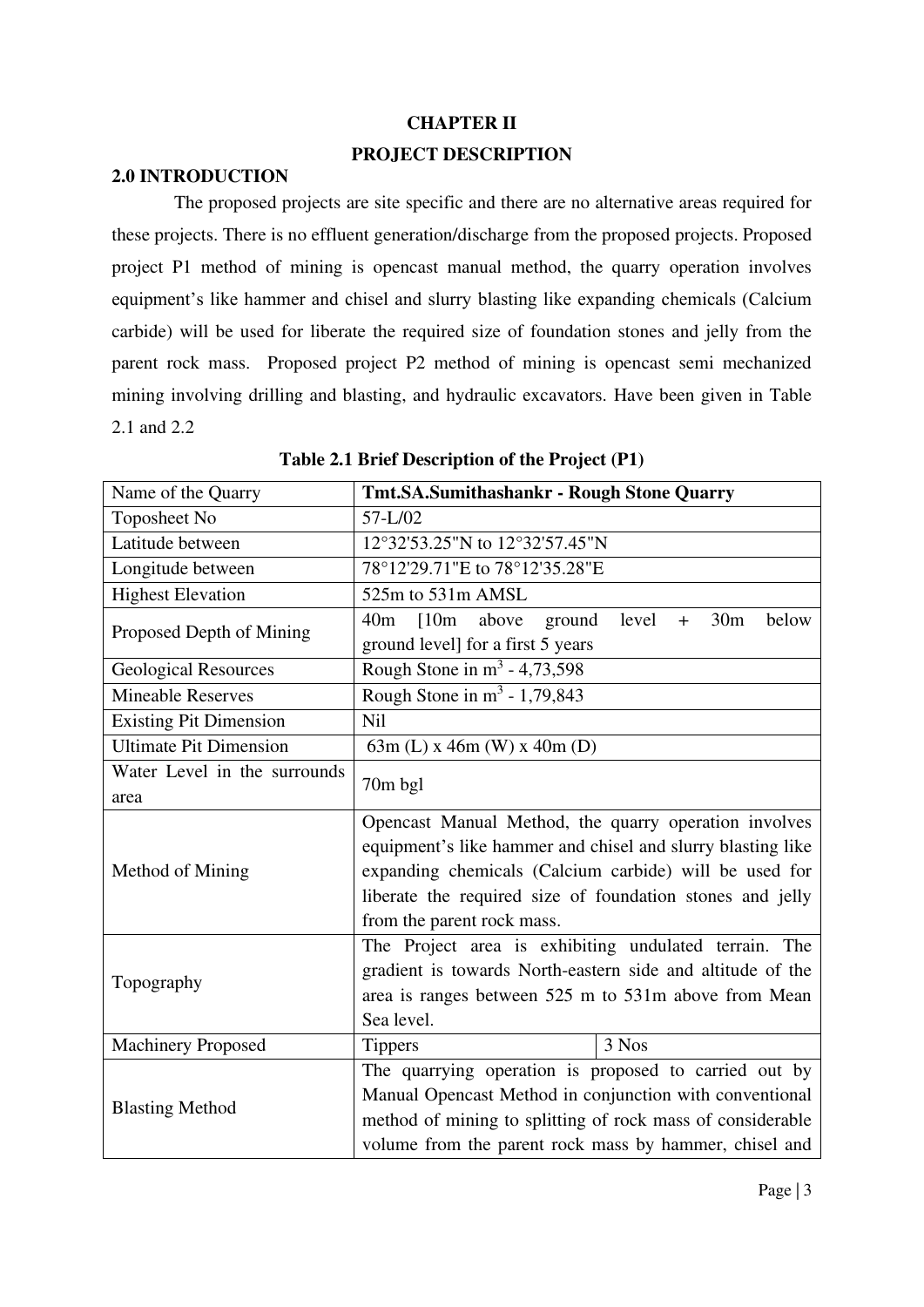|                                   | slurry explosives like expanding chemical to loosen the     |             |  |
|-----------------------------------|-------------------------------------------------------------|-------------|--|
|                                   | rough stone and further made to smaller sizes by manually   |             |  |
|                                   | with Handy hammer and chisel and loading the rough stone    |             |  |
|                                   | by manually from pithead to the needy customer. No deep     |             |  |
|                                   | hole drilling and heavy blasting involved in this manual    |             |  |
|                                   | quarry operation.                                           |             |  |
| Proposed<br>Manpower              | <b>30 Nos</b>                                               |             |  |
| Deployment                        |                                                             |             |  |
| Project Cost                      | Rs.92,31,000/-                                              |             |  |
| CER Cost $@ 2\%$ of Project       | Rs. 1,84,620/-                                              |             |  |
| Cost                              |                                                             |             |  |
|                                   | Periya lake                                                 | 1.5km South |  |
| <b>Nearby Water Bodies</b>        | Kathinayanapalli lake                                       | 2.9km East  |  |
|                                   | Krishnagiri dam                                             | 4.9 SW      |  |
|                                   | The plantation is nearly 1,406 sq.m area is proposed to use |             |  |
| Greenbelt Development Plan        | under Greenbelt by planting 150 Number of tree saplings     |             |  |
|                                   | during every year with an anticipated survival rate of 80%  |             |  |
|                                   | in the 7.5 m and 10m Safety Zone.                           |             |  |
| <b>Proposed Water Requirement</b> | 3.5 KLD                                                     |             |  |
| <b>Nearest Habitation</b>         | Kallukurikki-1km NE                                         |             |  |

## **Table 2.2 Brief Description of the Project – P2**

| Name of the Quarry            | M/s. MA Quality Stone Rough Stone Quarry.                     |                                                           |                 |  |
|-------------------------------|---------------------------------------------------------------|-----------------------------------------------------------|-----------------|--|
| Toposheet No.                 | $57-L/2$                                                      |                                                           |                 |  |
| Latitude Between              |                                                               | 12°33' 04.6251"N to12° 32' 53.7570"N                      |                 |  |
| Longitude Between             |                                                               | 78°12'46.0552"E to78°12' 57.5020"E                        |                 |  |
| <b>Highest Elevation</b>      |                                                               | 520m AMSL                                                 |                 |  |
| Proposed Depth of Mining      |                                                               | $50 \text{ m}$ (1m Topsoil + 49m Rough Stone) 45m AGL +5m |                 |  |
|                               | <b>BGL</b>                                                    |                                                           |                 |  |
|                               | Rough Stone in $m3$                                           | Mine waste in $m3$                                        | Topsoil in $m3$ |  |
| <b>Geological Resources</b>   | 7,35,007                                                      | 36749                                                     | 7713            |  |
| <b>Mineable Reserves</b>      | Rough Stone in $m3$                                           | Mine waste in $m3$                                        | Topsoil in $m3$ |  |
|                               | 650251                                                        | 32511                                                     | 5836            |  |
| Production first 5 years      | 500977                                                        | 26368                                                     | 12              |  |
| <b>Existing Pit Dimension</b> | Nil                                                           |                                                           |                 |  |
| <b>Ultimate Pit Dimension</b> | $402m$ (L) x 101m (W) (Avg) x 50m (D)                         |                                                           |                 |  |
| Water Level in the surrounds  | 70-75 m BGL                                                   |                                                           |                 |  |
| area                          |                                                               |                                                           |                 |  |
| Method of Mining              | Opencast semi mechanized mining method involving              |                                                           |                 |  |
|                               | drilling and blasting                                         |                                                           |                 |  |
| Topography                    | The Project area is exhibits elevated terrain with the gentle |                                                           |                 |  |
|                               | slope towards South eastern. Side. The average elevation of   |                                                           |                 |  |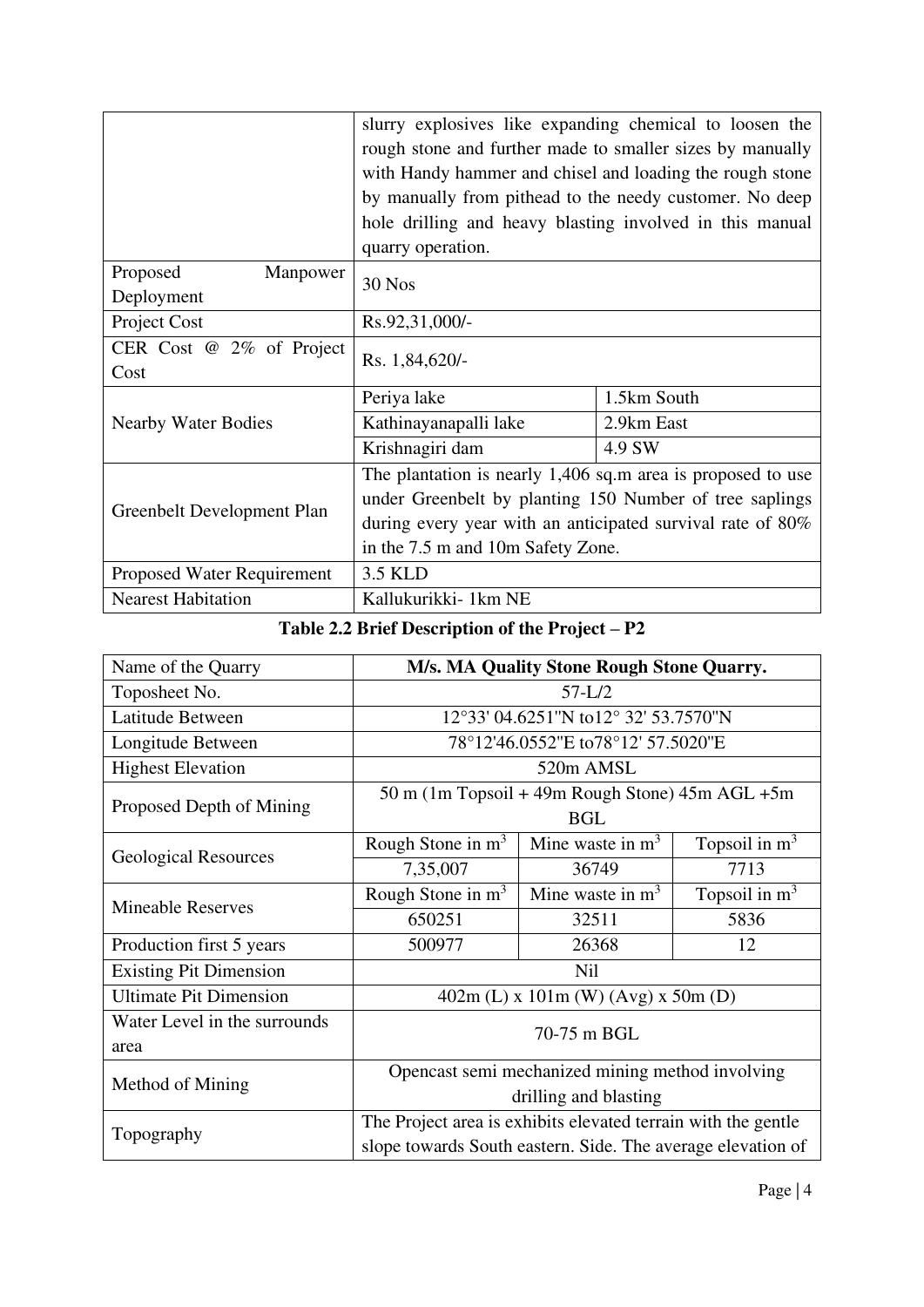|                                   | the area is 520m above mean sea level.                        |             |  |  |
|-----------------------------------|---------------------------------------------------------------|-------------|--|--|
|                                   | <b>Jack Hammer</b>                                            | 6 Nos       |  |  |
|                                   | Compressor                                                    | 2 Nos       |  |  |
| Machinery proposed                | <b>Hydraulic Excavator</b>                                    | $1$ No      |  |  |
|                                   | <b>Tippers</b>                                                | 2Nos        |  |  |
| <b>Blasting Method</b>            | Jack Hammer drilling and controlled Blasting is proposed      |             |  |  |
| <b>Proposed Manpower</b>          | $15$ Nos                                                      |             |  |  |
| Deployment                        |                                                               |             |  |  |
| Project Cost                      | Rs.66,40,000/-                                                |             |  |  |
| CER Cost $@2\%$ of Project        | Rs.1,32,800/-                                                 |             |  |  |
| Cost                              |                                                               |             |  |  |
|                                   | Periya lake                                                   | 1.8km-South |  |  |
| <b>Nearby Water Bodies</b>        | Kathinayanapalli lake                                         | 2.3km East  |  |  |
|                                   | Krishnagiri dam                                               | 5.4km SW    |  |  |
| Greenbelt Development Plan        | 560 trees will be planted in the 7.5 m, safety zones covering |             |  |  |
|                                   | an area of in 5000 m <sup>2</sup>                             |             |  |  |
| <b>Proposed Water Requirement</b> | 3.2 KLD                                                       |             |  |  |
| <b>Nearest Habitation</b>         | Kallukurikki -1.0Km - North                                   |             |  |  |

## **2.1 LOCATION OF THE PROJECT**

All the proposed quarry projects fall in Kothapetta Village, Krishnagiri Taluk and Krishnagiri District. The project area is located about 3km North-western side of Krishnagiri and 1km North-eastern side of Bangalore – Salem (NH-7) National Highway Road, the Proposed project area located along Kothapetta Village at a distance of 1km North-eastern side.

The proposed project (P1) area is marked in the Survey of India. Toposheet No 5- L/02. Latitude between: 12°32'53.25"N to 12°32'57.45"N and Longitude between: 78°12'29.71"E to 78°12'35.28"E. The proposed project (P2) area is marked in the Survey of India. Latitude between: 12°33' 04.6251''N to12° 32' 53.7570''N and Longitude between: 78°12'46.0552''E to78°12' 57.5020''E have been given in Tables 2.3 and 2.4. The lease area of the project sites googles earth image as in Figures 2.1 and 2.2 and the overall view of the project sites has been shown in Figure 2.3.

| <b>Boundary Co-Ordinates of Project Site – P1</b>  |                                |                |  |  |
|----------------------------------------------------|--------------------------------|----------------|--|--|
| <b>Corner Pillar Nos.</b><br>Longitude<br>Latitude |                                |                |  |  |
|                                                    | $12°32'53.25"$ N               | 78°12'29.71" E |  |  |
|                                                    | $12°32'55.26"$ N               | 78°12'29.89" E |  |  |
|                                                    | $12^{\circ}32'55.87''$ N       | 78°12'31.65" E |  |  |
|                                                    | $12^{\circ}32^{\circ}55.24"$ N | 78°12'32.25" E |  |  |

**Table 2.3 Boundary Co-Ordinates of Proposed Projects (P1&P2)**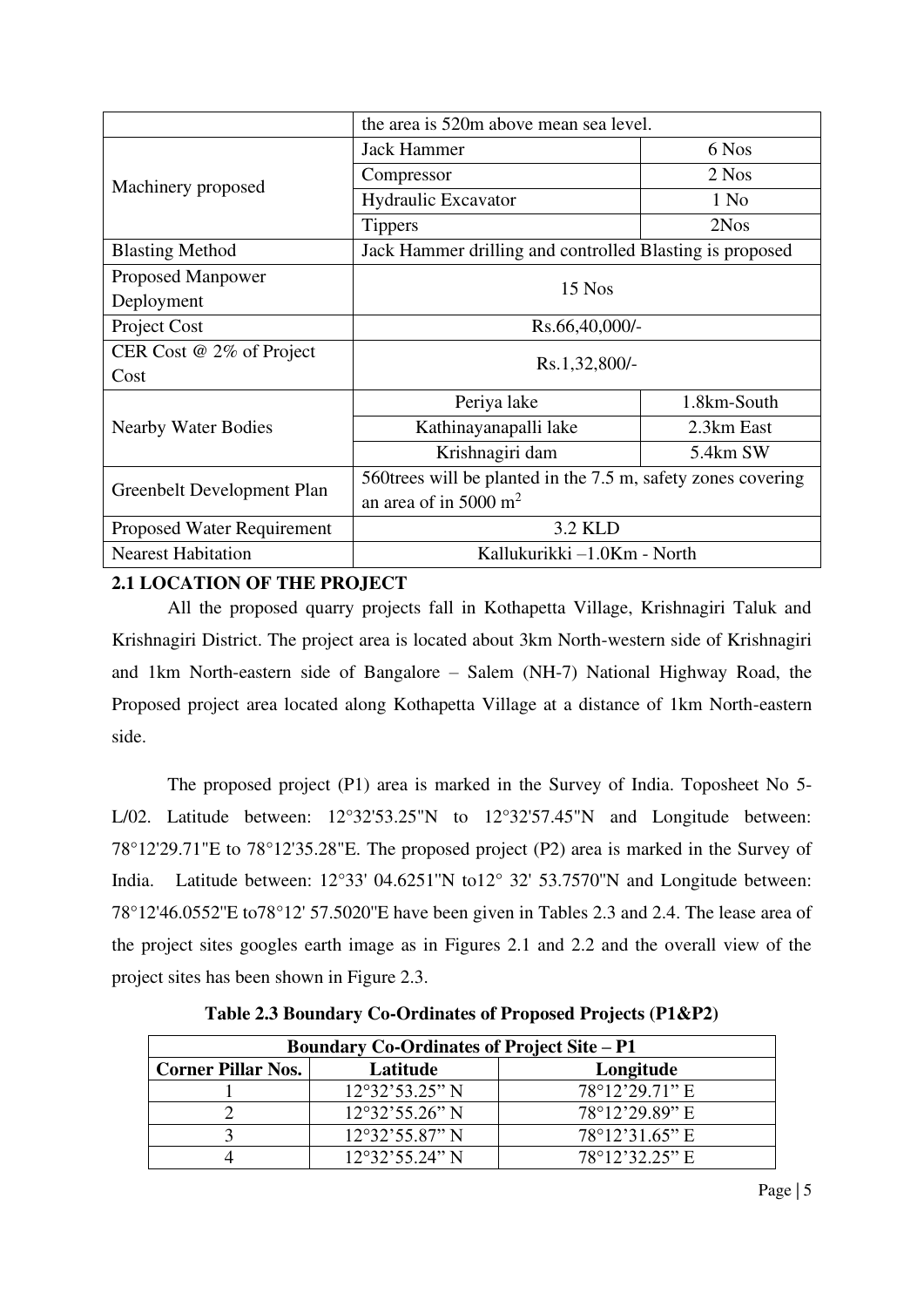| $\overline{\phantom{0}}$  | 12°32'57.45" N                                    | 78°12'33.10" E   |
|---------------------------|---------------------------------------------------|------------------|
| 6                         | 12°32'57.37" N                                    | 78°12'34.13" E   |
|                           | 12°32'56.16" N                                    | 78°12'35.28" E   |
| 8                         | 12°32'55.08" N                                    | 78°12'34.78" E   |
| 9                         | 12°32'54.01" N                                    | 78°12'34.28" E   |
|                           | <b>Boundary Co-Ordinates of Project Site – P2</b> |                  |
| <b>Corner Pillar Nos.</b> | Latitude                                          | Longitude        |
|                           | $12°33'3.6761"$ N                                 | 78°12'46.0552" E |
|                           | 12°33'4.6251" N                                   | 78°12'47.7907" E |
|                           |                                                   |                  |
| 3                         | 12°32'58.9647" N                                  | 78°12'53.1805" E |
|                           | 12°32'59.4118" N                                  | 78°12'56.4576" E |
|                           | 12°32'57.9026" N                                  | 78°12'56.7320" E |
|                           | 12°32'57.0662" N                                  | 78°12'57.5020" E |

Source: Approved Mining Plan

#### **Table 2.4 Accessibility details to the site**

| <b>Site Connectivity for P1</b> |                                                         |  |  |
|---------------------------------|---------------------------------------------------------|--|--|
| <b>Nearest</b>                  | $(NH-44)$ Bangalore – Salem – 1 km - Southwestern side  |  |  |
| Roadway                         | (SH-131) Barghur - Tirupattur 14km - East               |  |  |
| <b>Nearest Village</b>          | Kallukurichi-1km – Northeast                            |  |  |
| <b>Nearest Town</b>             | Krishnagiri-2.5 $km -$ Southeast                        |  |  |
| Nearest Railway                 | Rayakottai-19.km-SW                                     |  |  |
| <b>Nearest Airport</b>          | Bangalore Airport - 82.0km – NW                         |  |  |
| Seaport                         | Chennai-233km - Northeast                               |  |  |
| <b>Site Connectivity for P2</b> |                                                         |  |  |
| <b>Nearest</b>                  | $(NH-44)$ Bangalore – Salem – 1.5km - Southwestern side |  |  |
| Roadway                         | (SH-131) Barghur – Tirupattur 13km - East               |  |  |
| <b>Nearest Village</b>          | Kallukurichi –1.0 Km-North                              |  |  |
| <b>Nearest Town</b>             | Krishnagiri-2.4 $km - South$                            |  |  |
| Nearest Railway                 | Rayakottai-20.km-SW                                     |  |  |
| <b>Nearest Airport</b>          | Bangalore Airport - 82.0km – NW                         |  |  |
| Seaport                         | Chennai-232km - Northeast                               |  |  |

## **2.2 OPERATIONAL DETAILS FOR PROPOSED PROJECTS**

Operational details of the projects including geological resources, mineable reserves, and yearly and daily production have been extracted from mining plans as shown in Figures 2.4 and 2.5 and given in Table 2.5.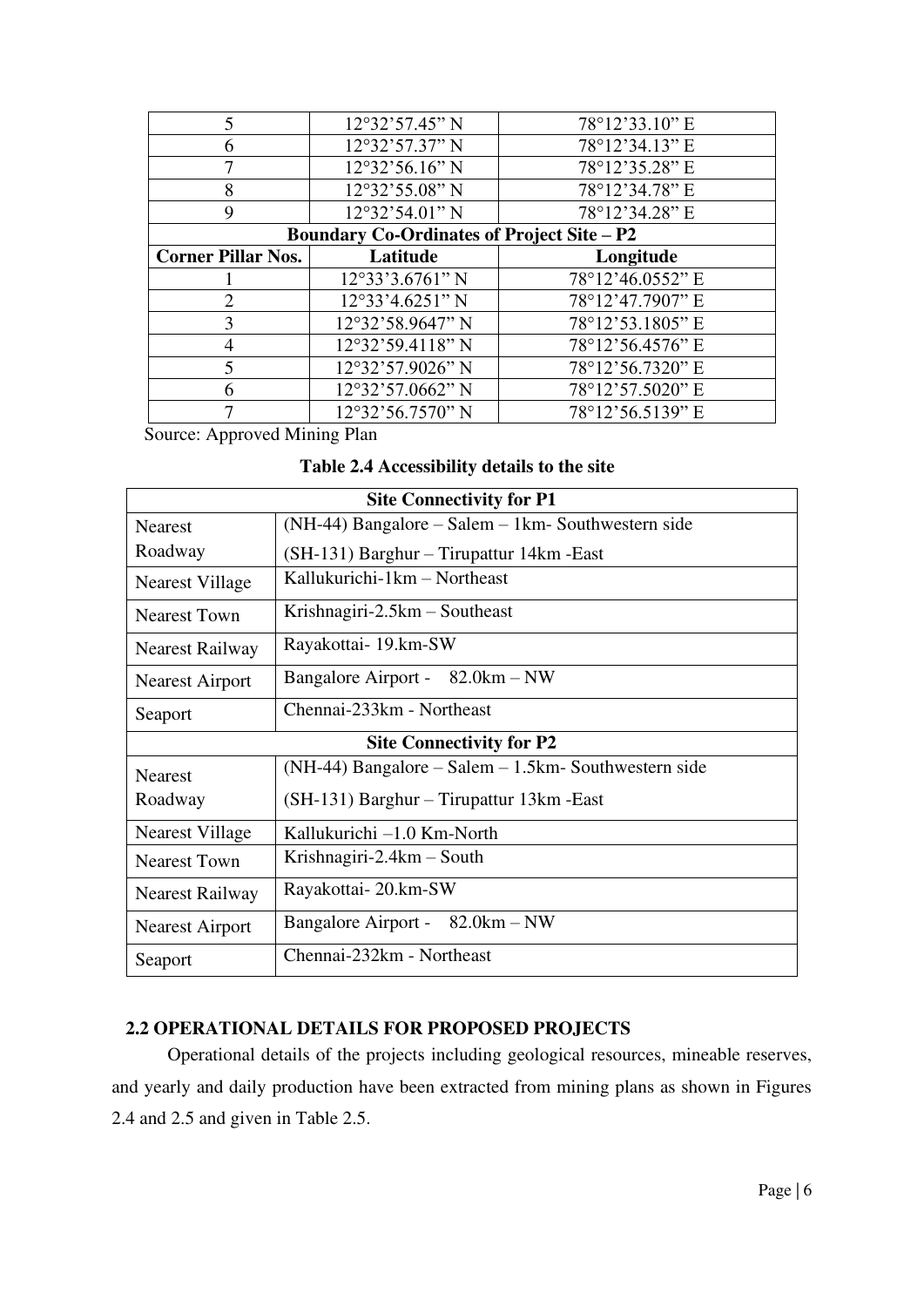| <b>Operational Details for Project - P1</b>   |                               |                                         |                                         |  |
|-----------------------------------------------|-------------------------------|-----------------------------------------|-----------------------------------------|--|
| <b>Particulars</b>                            | <b>Details</b>                |                                         |                                         |  |
|                                               | Rough Stone in m <sup>3</sup> |                                         | Top Soil in m <sup>3</sup>              |  |
| <b>Geological Resources</b>                   |                               | 4,73,598                                |                                         |  |
| <b>Mineable Reserves</b>                      |                               | 1,79,843                                |                                         |  |
| Production for 5 Year Plan Period             |                               | 1,79,843                                |                                         |  |
| Mining Plan Period                            |                               |                                         | 5 Years                                 |  |
| Number of Working Days                        |                               |                                         | 300 Days                                |  |
| Production Per Day $(m^3)$                    |                               | 120                                     |                                         |  |
| No. of Lorry Loads (6m <sup>3</sup> Per Load) |                               | 20                                      |                                         |  |
| <b>Total Depth of Mining</b>                  |                               |                                         | 40m [10m above ground level + 30m below |  |
|                                               |                               | ground level]                           |                                         |  |
| <b>Operational Details for Project - P2</b>   |                               |                                         |                                         |  |
|                                               | <b>Details</b>                |                                         |                                         |  |
| <b>Particulars</b>                            | <b>Rough Stone</b>            | Mine waste in $m3$                      | <b>Top Soil</b>                         |  |
|                                               | in $m3$                       |                                         | in $m3$                                 |  |
| <b>Geological Resources</b>                   | 7,35,007                      | 36,749                                  | 7713                                    |  |
| <b>Mineable Reserves</b>                      | 6,50,251                      | 32,511                                  | 5836                                    |  |
| Production for 5 Year                         | 500977                        | 26,368                                  | 12                                      |  |
| Plan Period                                   |                               |                                         |                                         |  |
| <b>Approved Mining Plan</b>                   |                               | 5 years                                 |                                         |  |
| Period                                        |                               |                                         |                                         |  |
| Number of Working Days                        |                               | 300 days                                |                                         |  |
| Production Per Day $(m^3)$                    | 333                           | 17                                      |                                         |  |
| No. of Lorry loads $(6 \text{ m}^3)$          | 56                            | 3                                       |                                         |  |
| Per Load)                                     |                               |                                         |                                         |  |
|                                               |                               | 50 m (1m Topsoil + 49m Rough Stone) 45m |                                         |  |
| <b>Total Depth of Mining</b>                  |                               | AGL +5m BGL                             |                                         |  |

## **Table 2.5 Operational Details for Proposed Projects-P1&P2**

Source: Approved Mining Plan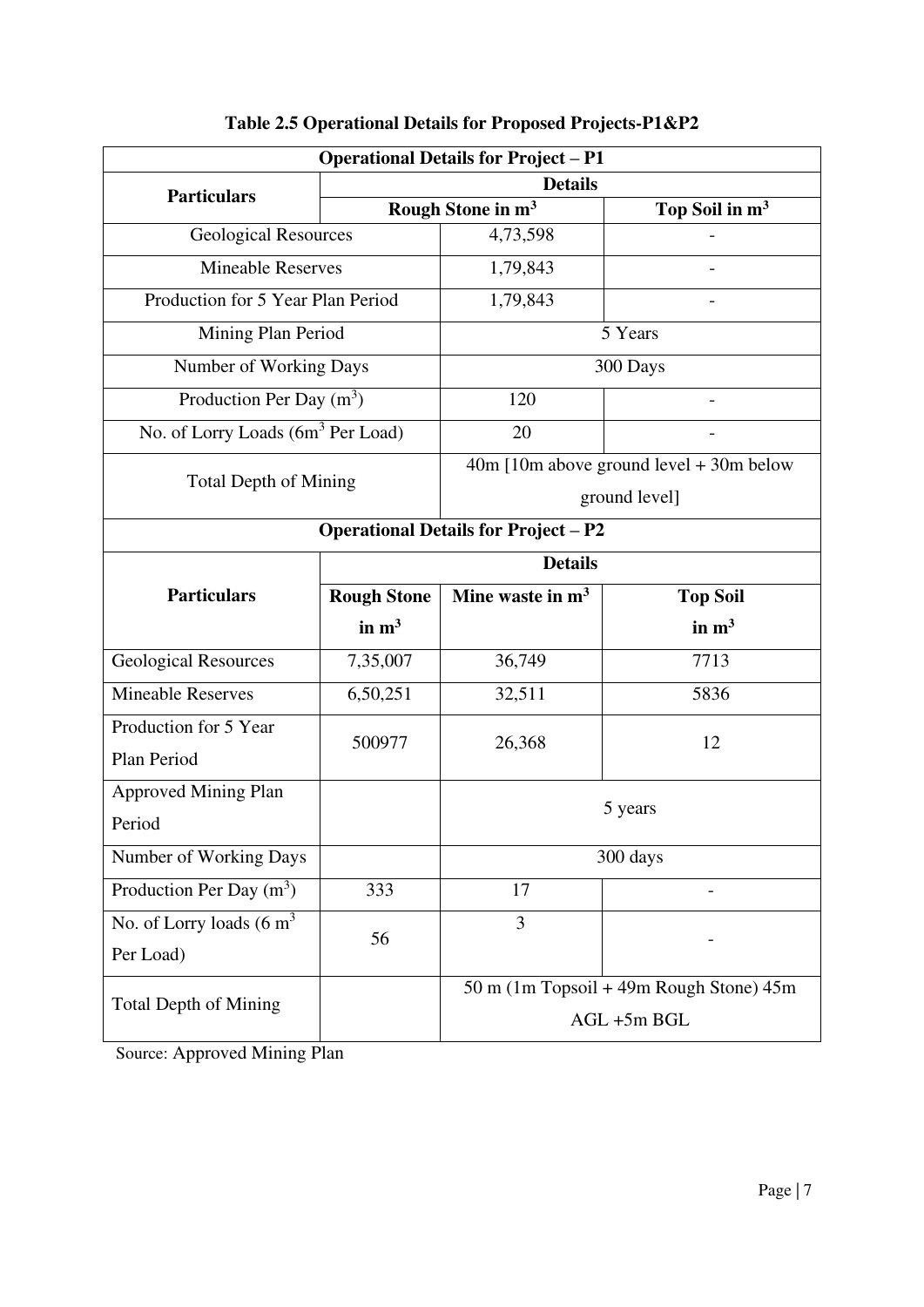### **2.3 LAND USE PATTERN**

Land use and land cover information for the area of 10 km radius was extracted from LISS III and has been given in Table 2.6.

|  |  |  |  | Table 2.6 Land Use and Land Cover Pattern for the Proposed Projects- P1 & P2 |  |  |  |
|--|--|--|--|------------------------------------------------------------------------------|--|--|--|
|  |  |  |  |                                                                              |  |  |  |

| <b>LAND USE PATTERN OF PROPOSED PROJECT - P1</b> |                                                  |                            |  |  |  |
|--------------------------------------------------|--------------------------------------------------|----------------------------|--|--|--|
| <b>Description</b>                               | <b>Present area in</b>                           | Area at the end of life of |  |  |  |
|                                                  | (hectares)                                       | quarry (hectares)          |  |  |  |
| Area under quarry                                | 0.29.00                                          | 0.81.60                    |  |  |  |
| Infrastructure                                   | Nil                                              | 0.01.00                    |  |  |  |
| Roads                                            | 0.01.00                                          | 0.01.00                    |  |  |  |
| <b>Green Belt</b>                                | Nil                                              | 0.14.06                    |  |  |  |
| $Un - utilized area$                             | 0.90.00                                          | 0.22.34                    |  |  |  |
| <b>Grand Total</b>                               | 1.20.00                                          | 1.20.00                    |  |  |  |
|                                                  | <b>LAND USE PATTERN OF PROPOSED PROJECT - P2</b> |                            |  |  |  |
| <b>Description</b>                               | Present area in                                  | Area at the end of life of |  |  |  |
|                                                  | (hectares)                                       | quarry (hectares)          |  |  |  |
| Area under quarry                                | Nil                                              | 3.18.0                     |  |  |  |
| Infrastructure                                   | <b>Nil</b>                                       | 0.01.0                     |  |  |  |
| Roads                                            | Nil                                              | 0.01.0                     |  |  |  |
| Green Belt                                       | <b>Nil</b>                                       | 0.50.0                     |  |  |  |
| $Un - utilized area$                             | 3.70.0                                           | Nil                        |  |  |  |
| <b>Grand Total</b>                               | 3.70.0                                           | 3.70.0                     |  |  |  |

Source: Approved mining plan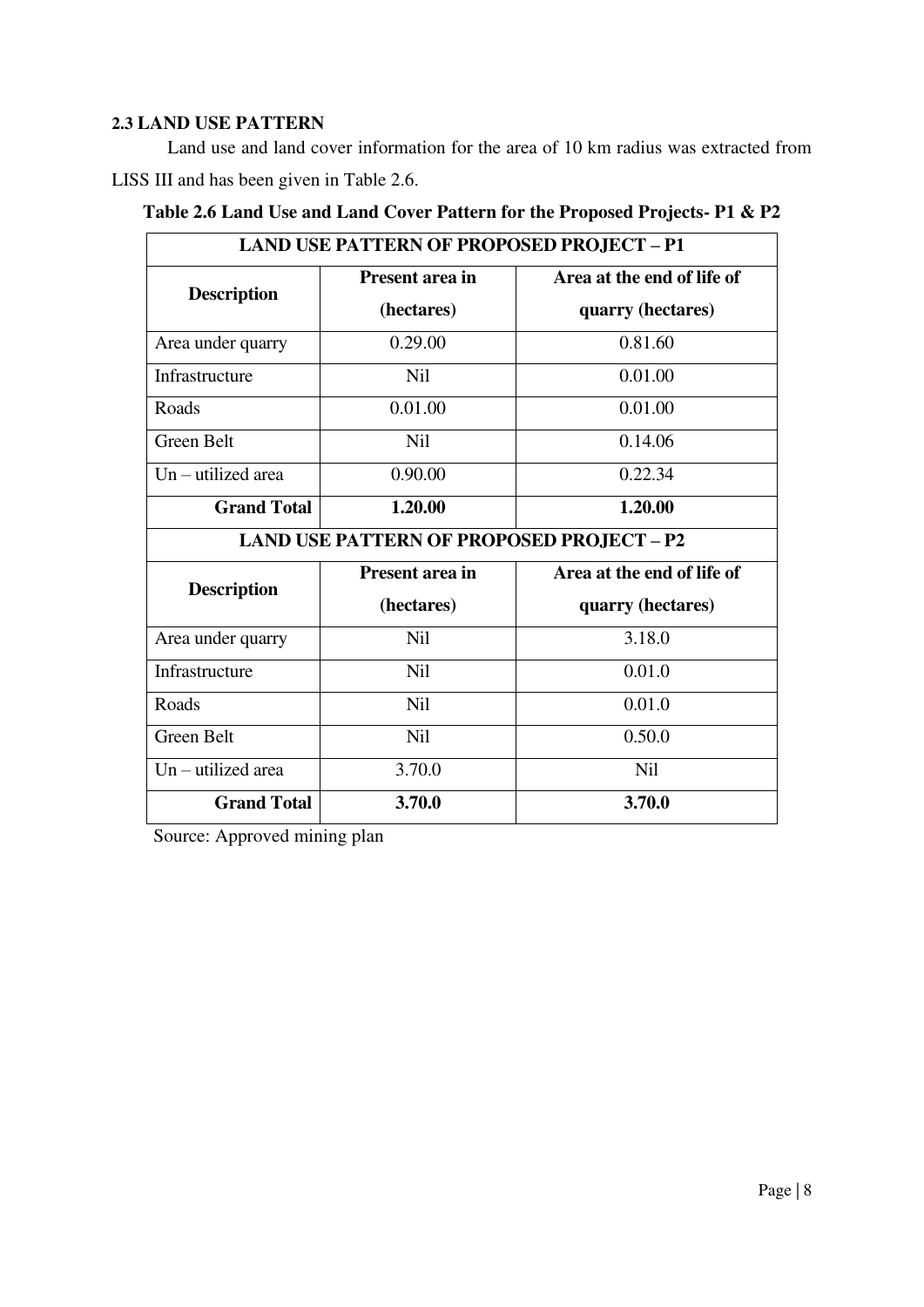

*Figure 2.1 Google Image Showing the Proposed Project P1 Lease Boundary with Geo Coordinates of Pillar*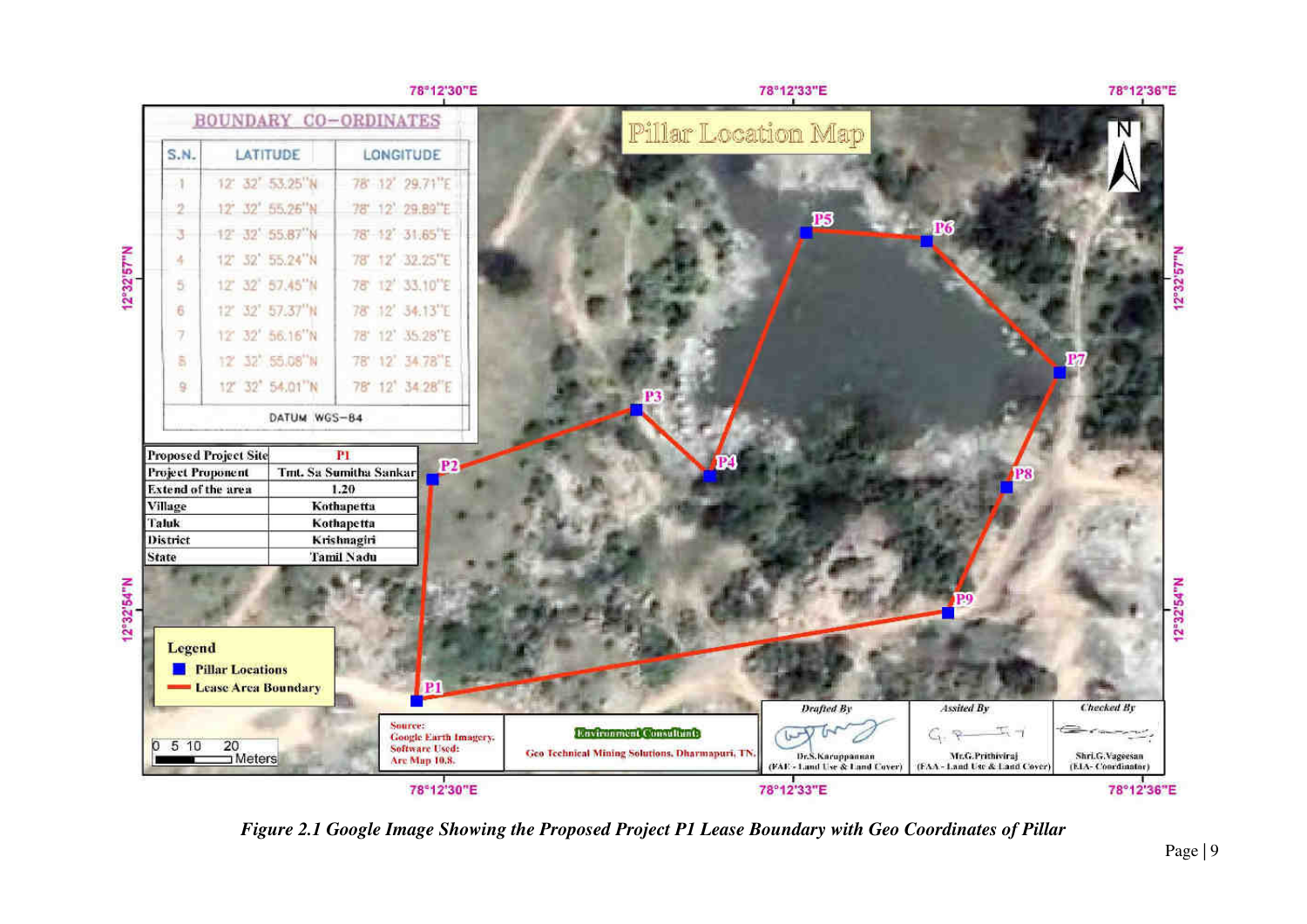

*Figure 2.2 Google Image Showing the Proposed Project P2 Lease Boundary with Geo Coordinates of Pillar*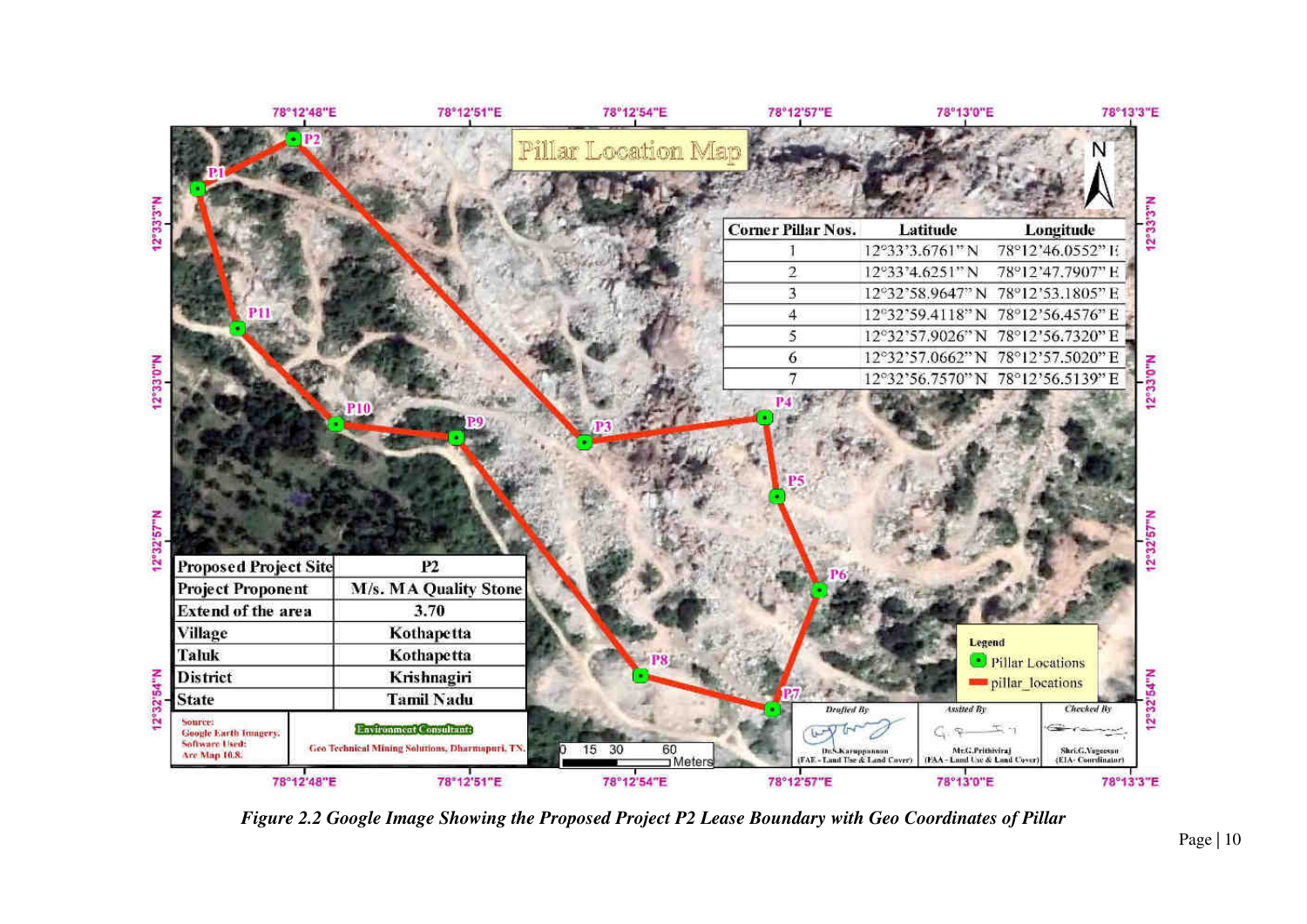

 *Figure 2.3 Google Earth Image Showing Cluster Of Quarries Within 500m Radius From The Proposed Projects-P1&P2*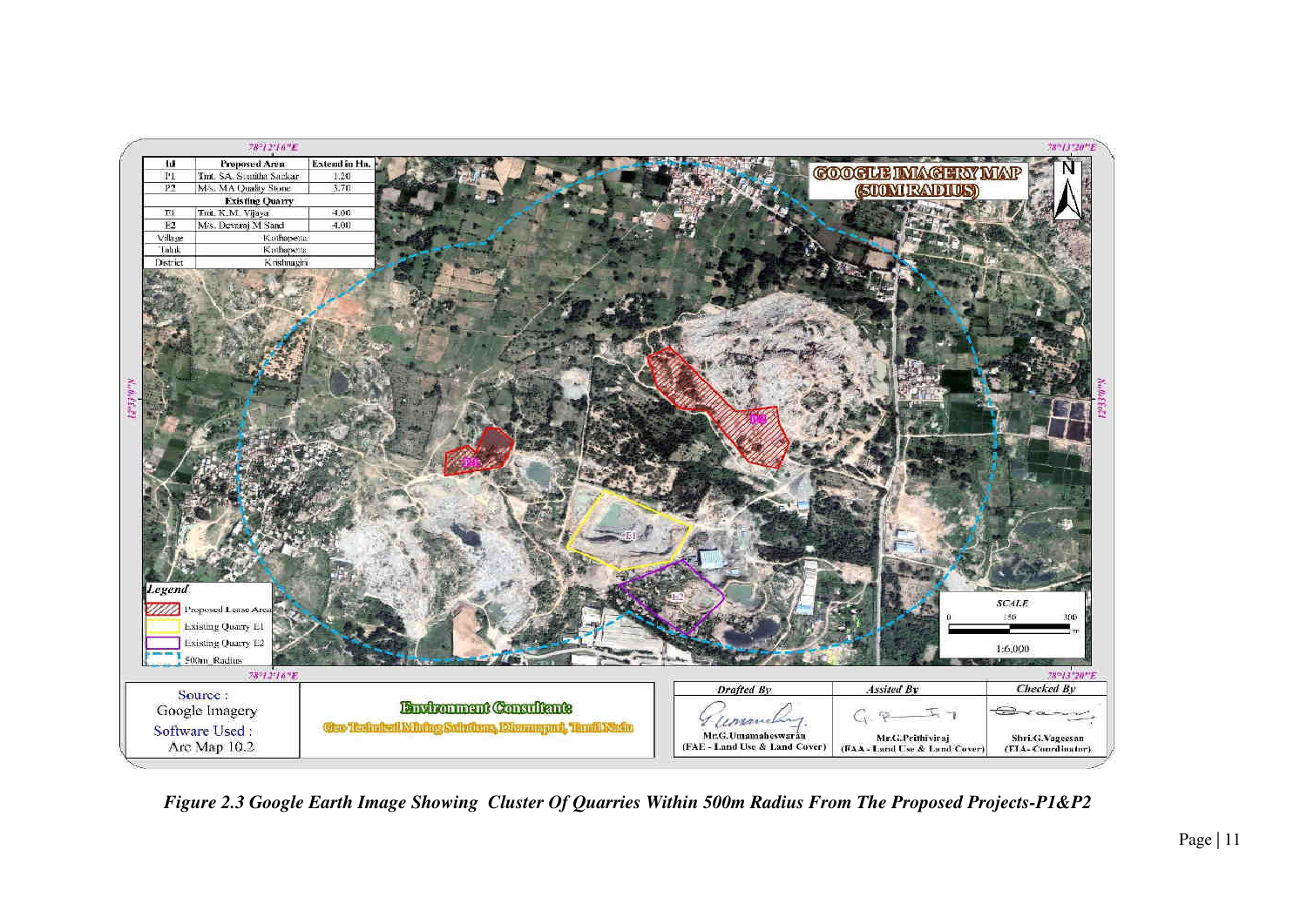

*Figure 2.4 Topography, geological plan, year-wise development & production plan and sections P1*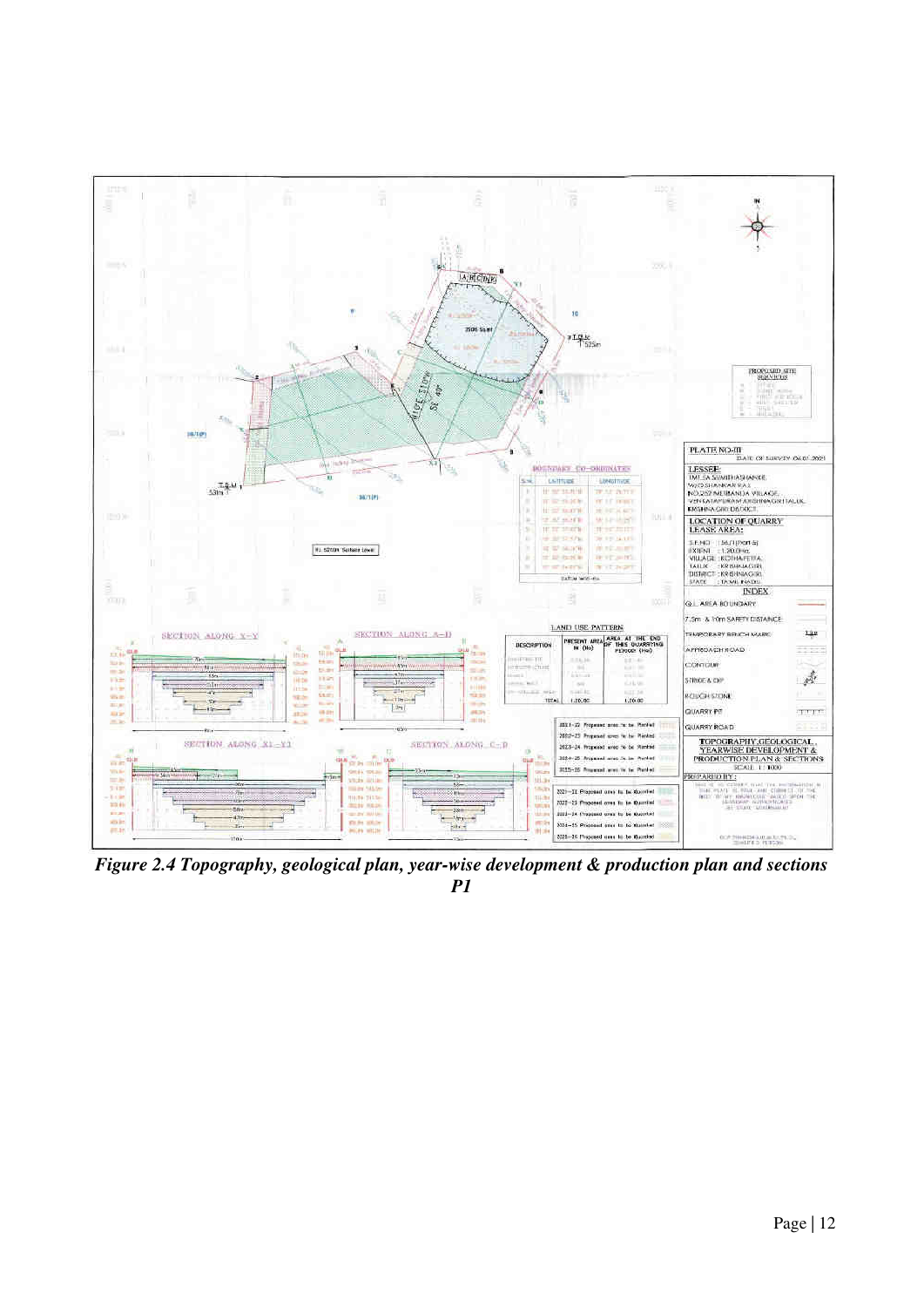



*Figure 2.5 Year-Wise Development Production Plan & Section -P2*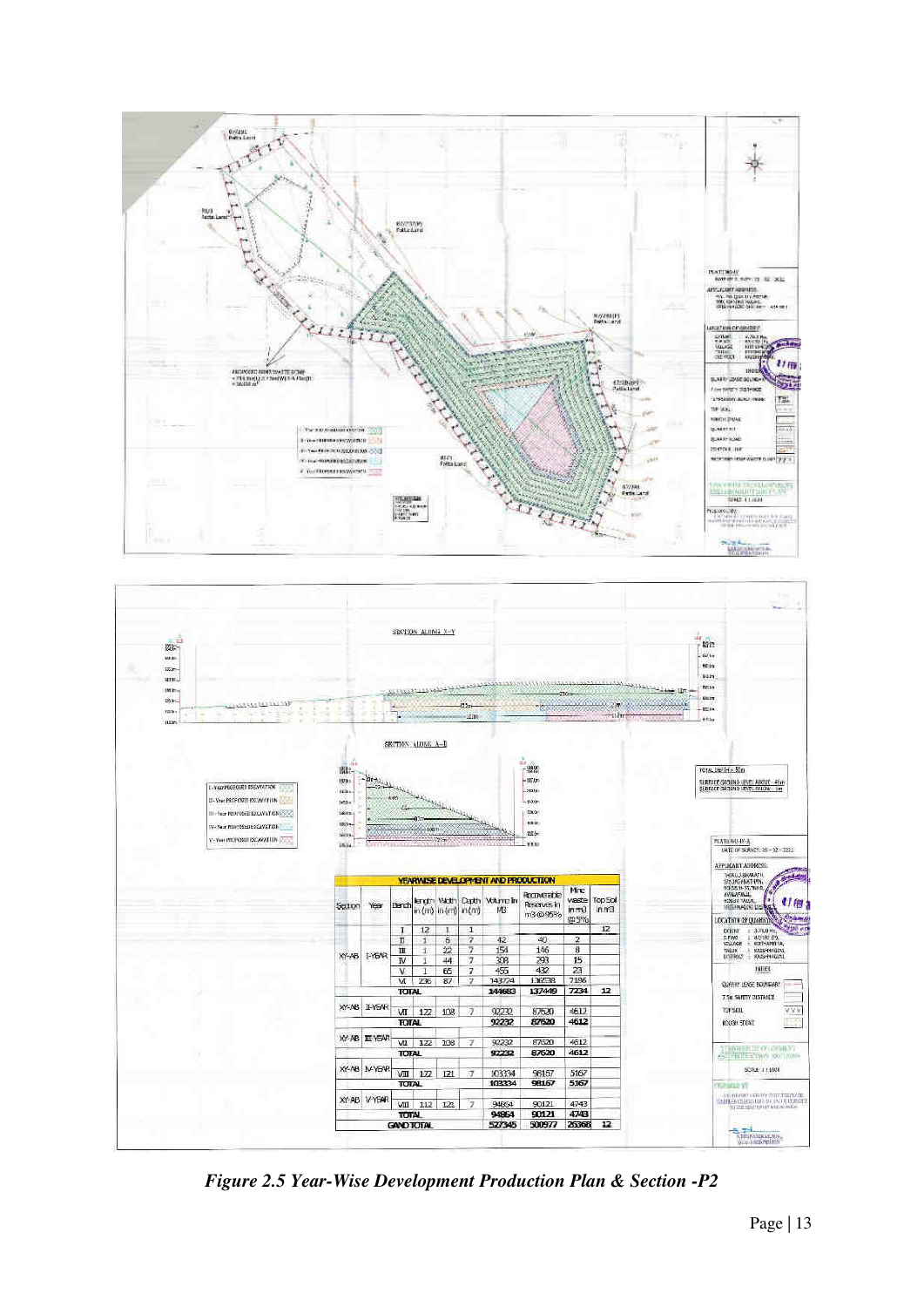#### **2.4 METHOD OF MINING**

Proposed project P1 method of mining is opencast manual method, the quarry operation involves equipment's like hammer and chisel and slurry blasting like expanding chemicals (Calcium Carbide) will be used for liberate the required size of foundation stones and jelly from the parent rock mass. Proposed project P2 method of mining is opencast semi mechanized mining involving drilling and blasting, and hydraulic excavators.

### **2.5 PROPOSED MACHINERY DEPLOYMENT**

| <b>PROPOSED PROJECT - P1</b> |                            |            |                      |                     |  |
|------------------------------|----------------------------|------------|----------------------|---------------------|--|
| S. No                        | <b>Type</b>                | <b>Nos</b> | <b>Size/Capacity</b> | <b>Motive Power</b> |  |
|                              |                            |            |                      |                     |  |
|                              | Tipper                     | 3          | 10 Tonnes            | Diesel Drive        |  |
| <b>PROPOSED PROJECT - P2</b> |                            |            |                      |                     |  |
| S. No                        | <b>Type</b>                | <b>Nos</b> | <b>Size/Capacity</b> | <b>Motive Power</b> |  |
|                              | Jack hammer                | 6          | 25.5mm/60HP          | Compressed air      |  |
| 2                            | <b>Hydraulic Excavator</b> |            | $1.2m^3/120HP$       | Diesel Drive        |  |
| 3                            | Tipper                     | ∍          | 10Tonnes/110HP       | Diesel Drive        |  |

## **2.6 CONCEPTUAL MINING PLAN/ FINAL MINE CLOSURE PLAN**

- o At the end of mining life, the mine pit will act as artificial reservoir for collecting rain water and helps to meet out the demand or crisis during drought season.
- o After mine closure the greenbelt developed along the safety barrier and top benches and temporary water reservoir will enhance the ecosystem.
- o Mine closure is a process of returning a disturbed site to its natural state for other productive uses to minimize adverse effects on the environment or threats to human health and safety.
- o The objective of mine closure is to transform mines to be physically safe to humans and animals, geo-technically stable, geo-chemically non-polluting, and noncontaminating.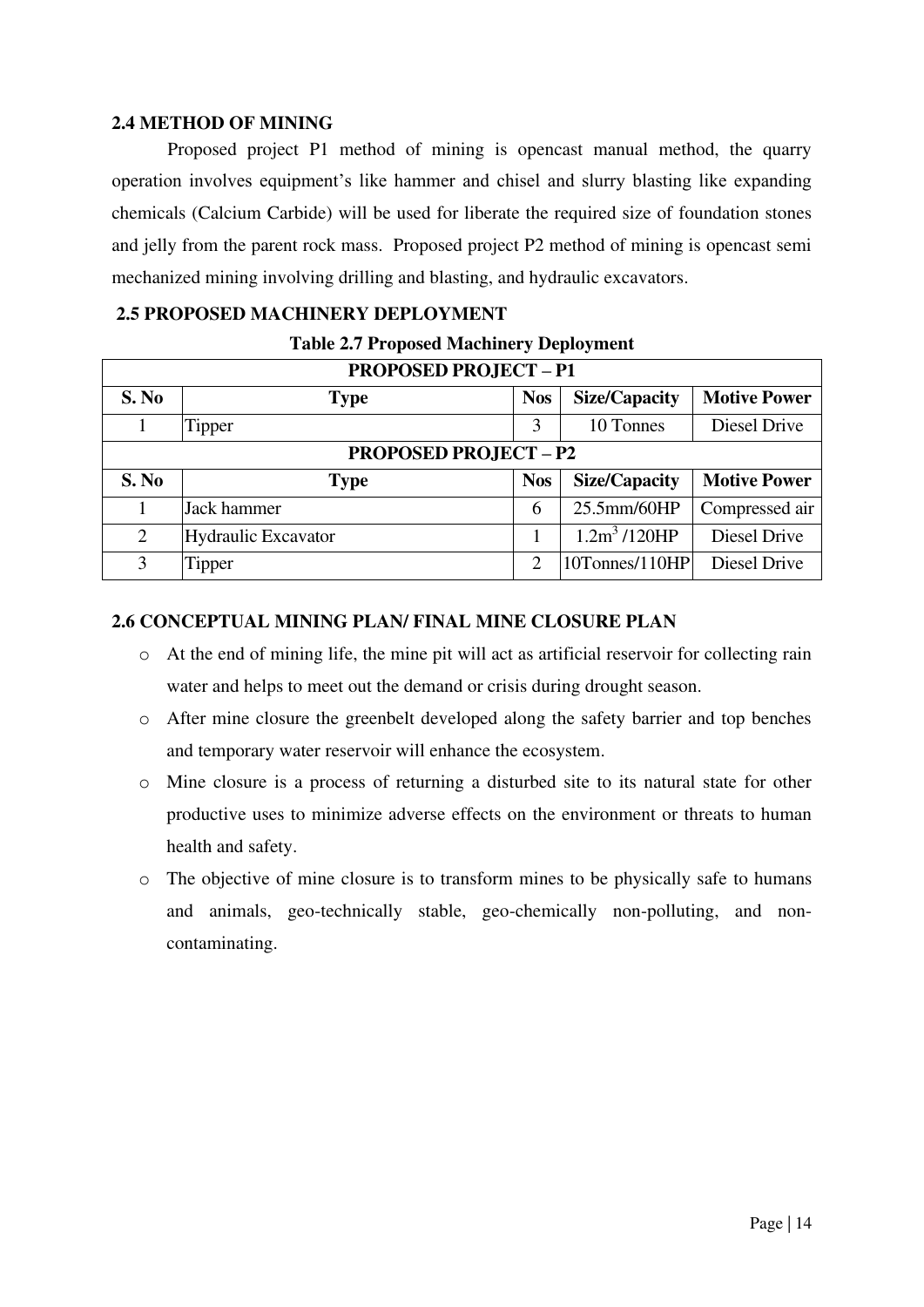#### **CHAPTER III**

#### **DESCRIPTION OF THE ENVIRONMENT**

#### **3.0 INTRODUCTION**

Field monitoring studies were carried out to evaluate the base line status of the project sites during October 2021 –December 2021 as per CPCB guidelines. Environmental monitoring data were collected by Excellence Laboratory for the environmental components including land, water, air, ecology, and socio-economy.

#### **3.1 LAND ENVIRONMENT**

Land use pattern of the area of 10km radius was studied through LISS III image of Bhuvan (ISRO). The LULC information thus obtained from the LU/LC map has been provided in Table 3.1.

| S. No.         | <b>LULC</b> Category                       | LU/LC Area (ha) | LU/LC Area $(\% )$ |
|----------------|--------------------------------------------|-----------------|--------------------|
| 1.             | Barren Rocky/Stone waste/sheet rock area   | 24.7            | 0.10               |
| $\overline{2}$ | Crop Land                                  | 12491.0         | 40.2               |
| 3              | <b>Dense Forest</b>                        | 308.1           | 1.0                |
| $\overline{4}$ | Fallow land                                | 1897.1          | 6.10               |
| 5              | Land affected by salinity/salinity coastal | 173.1           | 0.60               |
| 6              | Land with or without scrub                 | 11410.6         | 36.7               |
| 7              | Manmade features                           | 879.9           | 2.8                |
| 8              | Mining/Industrial wastelands               | 65.2            | 0.20               |
| 9              | Plantations                                | 3344.1          | 10.80              |
| 10             | Settlements                                | 310.4           | 1.0                |
| 11             | <b>Water Bodies</b>                        | 196.1           | 0.6                |
|                | <b>Total</b>                               | 31100.32        | 100                |

**Table 3.1 Land Use / Land Cover Statistics for the Area of 10km Radius** 

#### **3.2 SOIL ENVIRONMENT**

#### *Physical Characteristics*

The physical properties of the soil samples were examined for texture, bulk density, porosity and water holding capacity. The soil texture found in the study area is clay to clay loam. The bulk density of soils in the study area varies between 1.01 and 1.35 g/cc. The water holding capacity varies from 41.1 to 46.6 and porosity from 28 to 40%.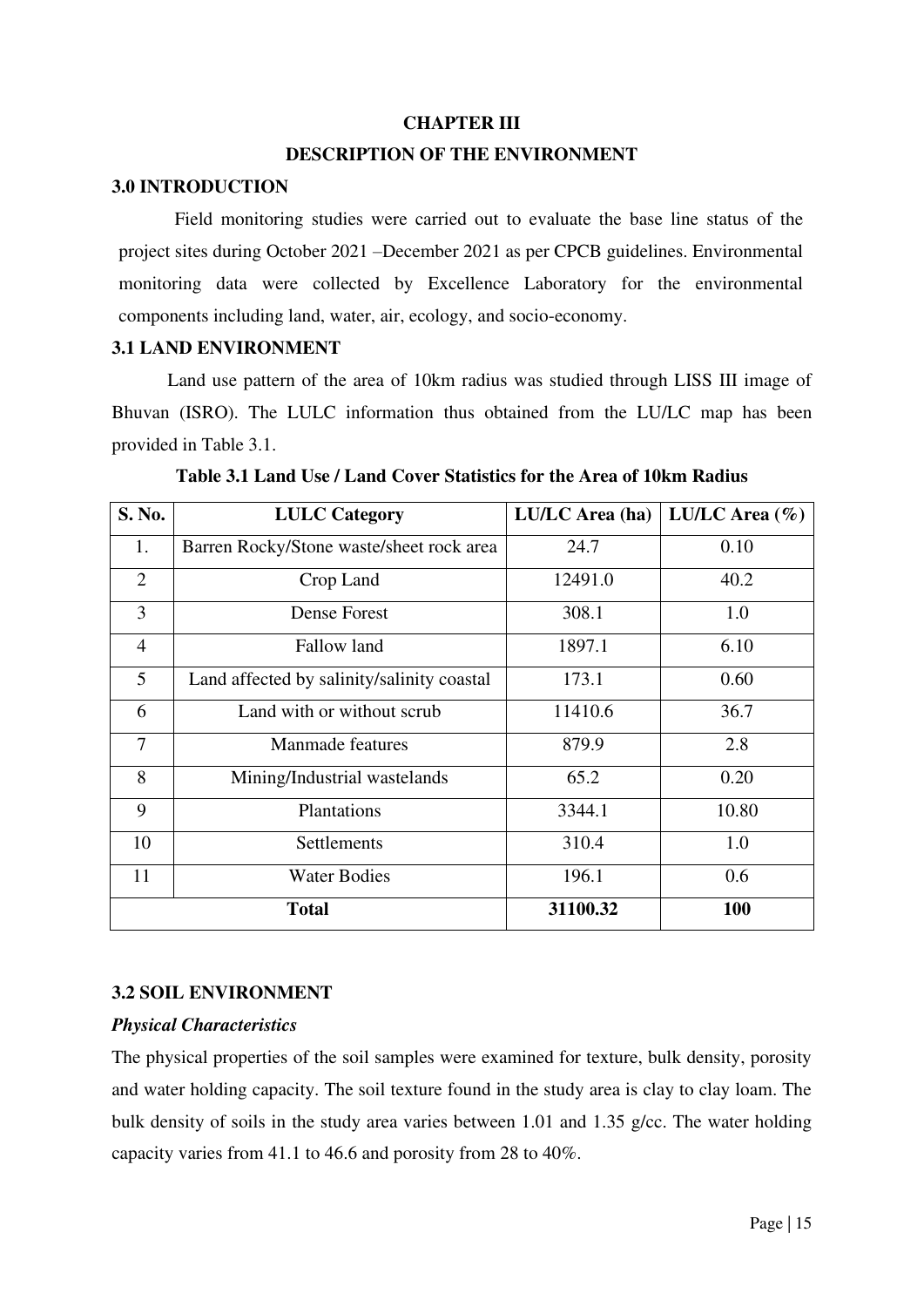#### *Chemical Characteristics*

- o The nature of soil is slightly alkaline to strongly alkaline with pH ranging from 7.23 to 8.53°C
- o The nitrogen ranges between 167 and 210 kg/ha
- o The phosphorus ranges between 0.64 and 1.21kg/ha
- o The potassium ranges between 21.3 and 40 mg/kg

#### **3.3 WATER ENVIRONMENT**

The water resources, both surface water and groundwater play a significant role in the development of the area. The purpose of this study is to assess the water quality characteristics and evaluate the impacts on agricultural productivity, and domestic usage. The water samples were collected and transported as per the norms in pre-treated sampling cans to laboratory for chemical analysis.

#### **3.3.1 Surface Water**

The pH varies from 7.27 to 7.51, while turbidity is found within the acceptable limits. TDS including carbonates, bicarbonates, chlorides, phosphates, nitrates, calcium, magnesium, and sodium in the surface water varies from 425 to 459 mg/l. Chloride varies from 70.2. to 79.3.mg/l; nitrate varies from 5 to 6.1 mg/l, whereas sulphate from 17.3. to 24.1mg/l.

#### **3.3.2 Ground Water**

The pH (6.86 to 7.75) of the water samples falls within the acceptable limit of 6.5 to 8.5. Sulphates and chlorides of water samples from all the sources are within the acceptable limits as per the water quality standard. Turbidity in the water samples meets the requirement. TDS are found in the range of 364- 460mg/l in all samples. The total hardness varies between 110.77 and 180.76 mg/l for all samples. When speaking about microbiological parameters, the water samples from all the locations meet the requirement. When compared to IS 10500:2012 all the parameters thus analysed fall within the prescribed limits.

#### **3.4 AIR ENVIRONMENT**

The existing ambient air quality of the area is important for evaluating the impact of mining activities on the ambient air quality. The baseline studies on air environment include identification of specific air pollutants and their existing levels in ambient air. The ambient air quality in the study area of 10 km radius around the proposed quarry sites provides the baseline ambient air quality information.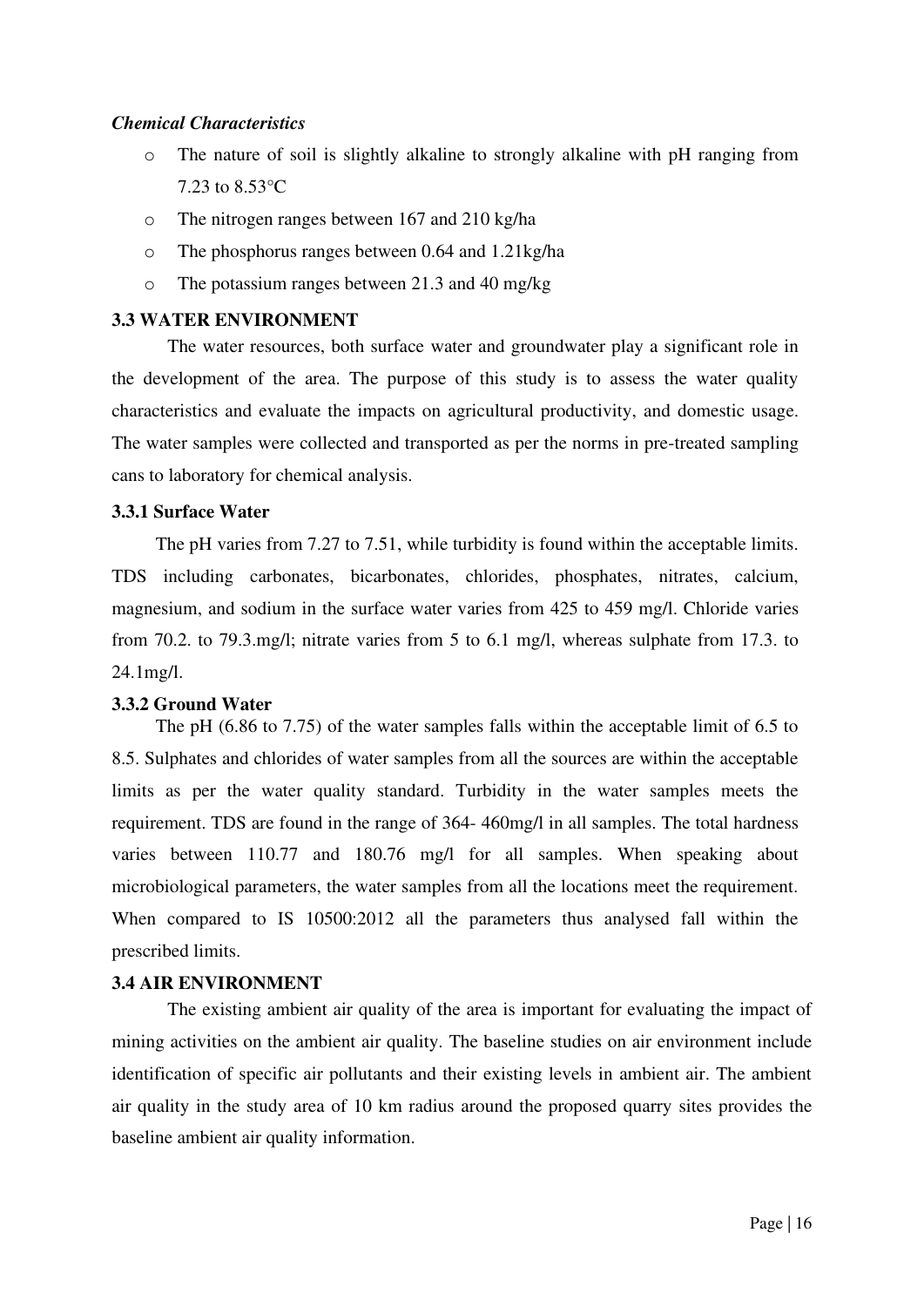#### **3.4.1 Wind Pattern**

Local wind pattern will largely influence the dispersion pattern of air pollutants and noise from the proposed project sites. Analysis of wind pattern requires hourly site-specific data of wind speed and direction over a period of 3 months.

- o The measured average wind velocity during the study period is 3.03m/s
- o Predominant wind direction during the study period is northeast to southwest

#### **3.4.2 Ambient Air Quality**

Ambient air quality was monitored for the period of October 2021 – December 2021. As per the monitoring data, PM<sub>10</sub> ranges from 35.8  $\mu$ g/m<sup>3</sup> to 46.8  $\mu$ g/m<sup>3</sup>; PM<sub>2.5</sub> from 22.5  $\mu$ g/m<sup>3</sup> to 26.9  $\mu$ g/m<sup>3</sup>; SO<sub>2</sub> from 5.1 $\mu$ g/m<sup>3</sup> to 9.6  $\mu$ g/m<sup>3</sup>; NO<sub>2</sub> from 15.6  $\mu$ g/m<sup>3</sup> to 28.4  $\mu$ g/m<sup>3</sup>. The concentration levels of the pollutants fall within the acceptable limits of NAAQS prescribed by CPCB.

#### **3.5 NOISE ENVIRONMENT**

Ambient noise levels were measured at 8 locations around the proposed project area. Noise levels recorded in core zone during day time was Project -P1 47.7. dB (A), Project - P2 46.9. dB (A) Leq and during night time was 40.3 dB (A) Leq. Noise levels recorded in buffer zone during day time varied from 36.5 to 46.1 dB (A) Leq and during night time from 35 to 39.7 dB (A) Leq. Thus, the noise level for industrial and residential area meets the requirements of CPCB.

#### **3.6 ECOLOGICAL ENVIRONMENT**

The main objective of biological study is to collect the baseline data regarding flora and fauna in the study area and identify ecologically sensitive areas and whether there are any rare, endangered, endemic or threatened (REET) species of flora and fauna in the core zone as well as buffer zone. The study has also been designed to suggest suitable mitigation measures, if necessary, to protect wildlife habitats and conservation of REET species if any.

#### **3.6.1 Flora**

The result of flora in core zone shows that Fabaceae and Lamiaceae, Amaranthaceae are the main dominating species in the study area. No species are found in threatened category. The result of flora in buffer zone shows that Fabaceae and Poaceae, Euphorbiaceae are the main dominating species in the study area. There is no rare, endangered and threatened flora species in mining area and their surrounding area.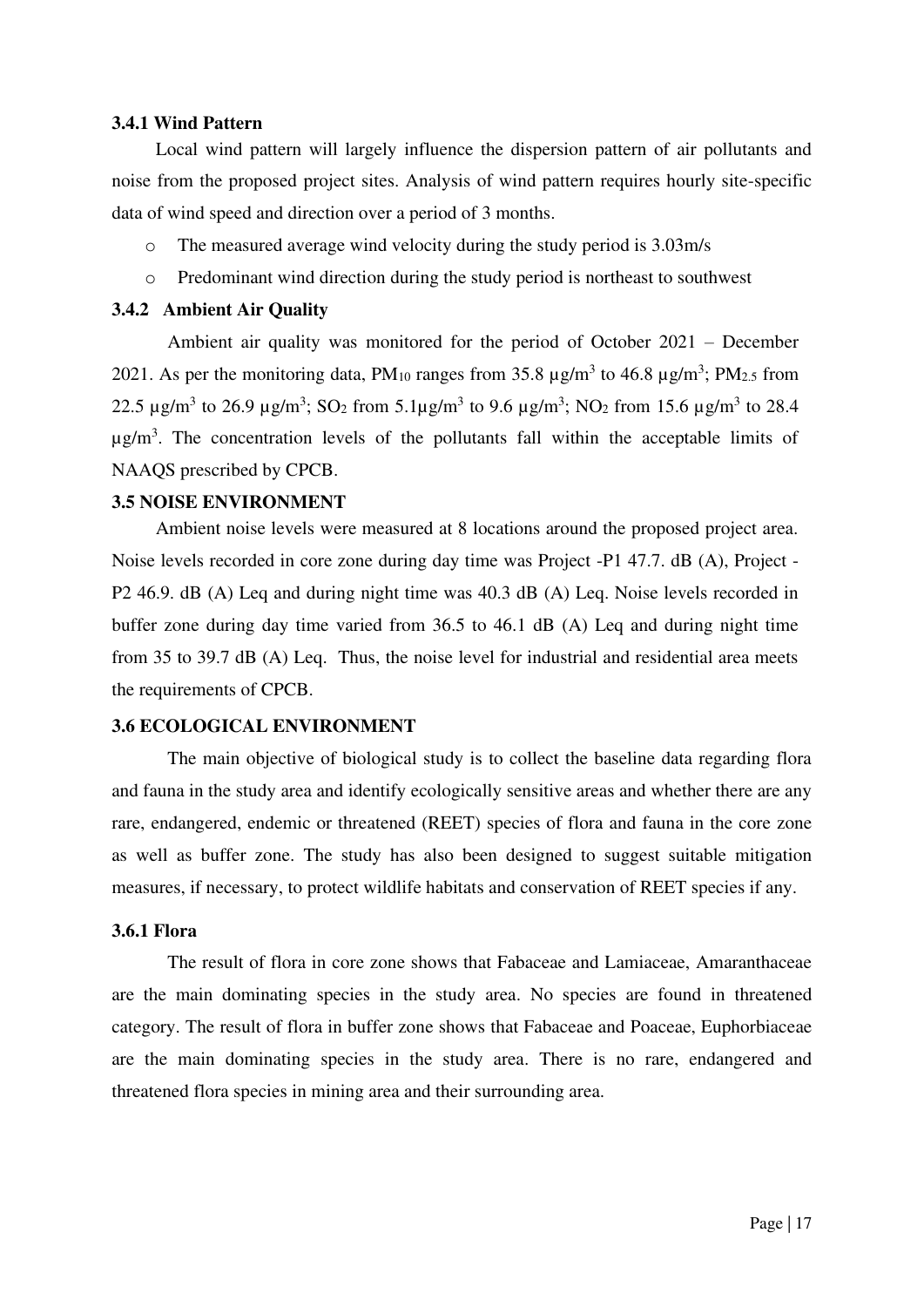#### **3.6.2 Fauna**

The faunal survey was carried out as per the methodology to identify and count Mammals, Birds, Reptiles, Amphibians and Butterflies. Majority of the flat landscape around project unit is occupied by agriculture fields. It contains a total of 53 species belonging to 37 families have been recorded from the buffer zone. The floral (94) varieties among them thirty-seven Trees 37 (39%) Nineteen Herbs 19 (20%) and fourteen shrubs 14 (14%) and Climbers eleven 11 (12%), Five Creeper 5 (5%), Three Grass 7 (8%), one Cactus 1 (1%) were identified.

From the study of biological environment, it is concluded that there is no schedule I species of animals observed within study area as per Wildlife Protection Act, 1972 and no species in vulnerable, endangered or threatened category as per IUCN and that there is no endangered red list species found in the study area. Hence, this small mining operation over short period of time will not have any significant impact on the surrounding flora and fauna.

#### **3.7 SOCIO ECONOMIC ENVIRONMENT**

Socio-economic study is an essential part of environmental study. It includes demographic structure of the area, provision of basic amenities viz., housing, education, health and medical services, occupation, water supply, sanitation, communication, transportation, prevailing diseases pattern as well as features like temples, historical monuments etc., at the baseline level. This will help in visualizing and predicting the possible impact depending upon the nature and magnitude of the project.

It is also found that a part of population is suffering from lack of permanent job to run their day-to-day life. Their expectation is to earn some income for their sustainability on a long-term basis.

The proposed project will aim to provide preferential employment to the local people there by improving the employment opportunity in the area and in turn the social standards will improve.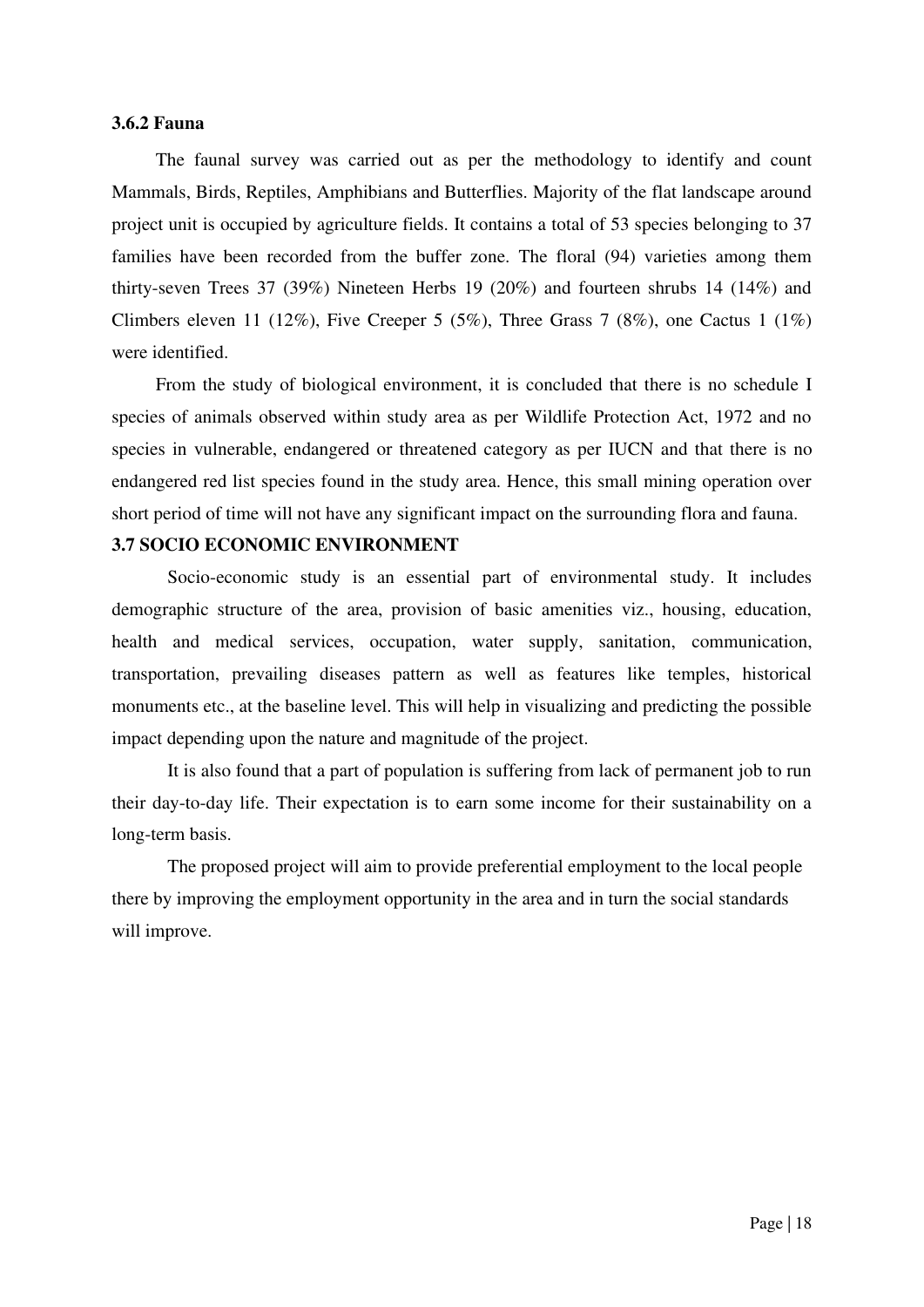#### **CHAPTER IV**

## **ANTICIPATED ENVIRONMENTAL IMPACTS AND MITIGATION MEASURES 4.0 INTRODUCTION**

In order to maintain the environmental commensuration with the mining operation, it is essential to undertake studies on the existing environmental scenario and assess the impact on different environmental components. This would help in formulating suitable management plans for sustainable resource extraction.

#### **4.1 LAND ENVIRONMENT**

#### **4.1.1 Anticipated Impact**

The main anticipated impact on the land environment due to quarrying operation is changes in landscape and land use pattern. The total extent of the cluster quarries is **20.19.0 ha** including existing and proposed quarries in patta and govt porampoke land. The proposed depth of the quarrying for (P1) is 40m (10m above ground level 30m below ground level)  $\&$  (P2) is 50m (45m above ground Level and 5m below ground level. Ground water will not intersect the water table in this depth.

#### **4.1.2 Mitigation Measures**

The mining activity will be progressively implemented along with other mitigative measures as discussed below:

- o Garland drains will be constructed all around the quarry pits and a check dam will be constructed at the strategic location in lower elevations to prevent erosion due to surface runoff during rainfall and also to collect the storm water for various uses within the proposed area.
- o Green belt will be developed in safety zone. The water stored in the quarry will be used for greenbelt.
- o Thick plantation will be carried out on unutilized area, top benches, safety barrier, etc.,
- o At conceptual stage, the land use pattern of the quarry will be changed into greenbelt area and temporary reservoir.
- o Natural vegetation surrounding the quarry will be retained to minimize dust emissions.
- o Proper fencing will be established at the conceptual stage and security will be posted round the clock to prevent inherent entry of the public and cattle.

#### **4.2 SOIL ENVIRONMENT**

#### **4.2.1 Impact on Soil Environment**

There is no topsoil proposed project (P1). The proposed project (P2) area is covered by thin layer of Topsoil formation and the average thickness is about 0.5 to 1m, the excavated Topsoil will be used for landfilling purposes.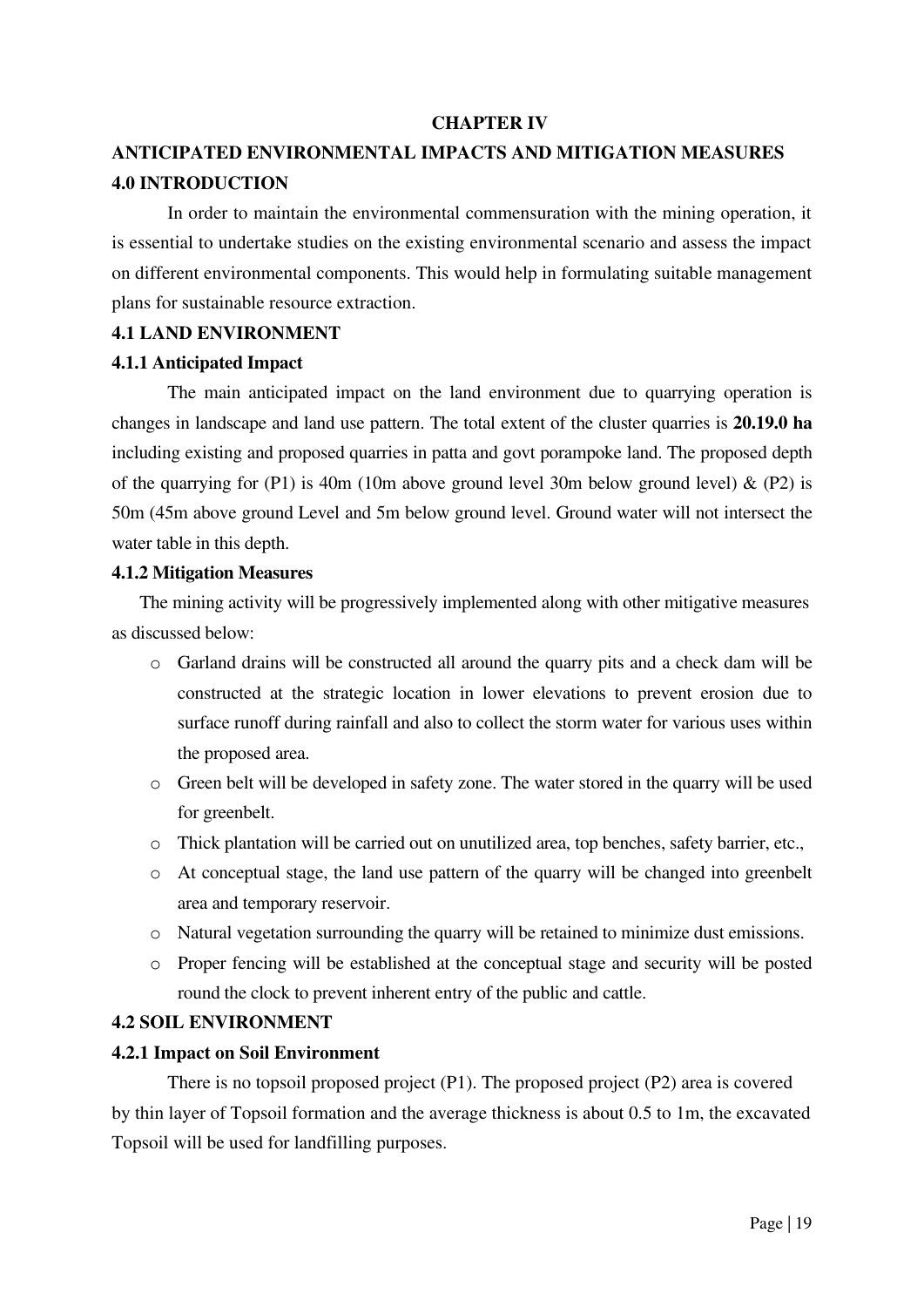#### **4.2.2 Mitigation Measures for Soil Conservation**

- o *Run-off diversion* Garland drains will be constructed all around the project boundary to prevent surface flows from entering the quarry area. The water from garland drainage system will be discharged into vegetated natural drainage lines, or as distributed flow across an area stabilised against erosion.
- o *Sedimentation ponds* Run-off from working areas will be routed towards sedimentation ponds. These ponds trap sediments and reduce suspended sediment loads before runoff is discharged from the quarry sites. Sedimentation ponds will be designed based on runoff, retention times, and soil characteristics. There may be a need to provide a series of sedimentation ponds to achieve the desired outcome.
- o *Retention of vegetation* Retain existing or re-plant the vegetation at the site wherever possible.
- o *Monitoring and maintenance* Erosion control systems will be maintained to make sure seamless performance of the systems during rainy season.

#### **4.3 WATER ENVIRONMENT**

#### **4.3.1 Anticipated Impact**

The impact of mining on the water quality is insignificant because of no use of chemicals or hazardous substances during quarrying process. The quarrying activity will not intersect ground water table as the proposed project P1 depth is 40m (10m above ground level + 30m below ground level) and water table is found at a depth of 70m below ground level in rainy season and 75m below ground level in summer season.

The quarrying activity will not intersect ground water table as the proposed project P2 depth is 50m (45m above ground level + 5m below ground level) and water table is found at a depth of 70-75m below ground level in rainy season and 80m below ground level in summer season

 There is no intersection of surface water bodies in the projects area. As there is no proposal for rough stone processing or workshop within the project area there will be no effluent anticipated from the mines.

#### **4.3.2 Mitigation Measures**

- o Water softening will be adopted to make it fit for drinking purposes. But it can be used for other domestic purposes.
- o Rainwater will be collected in the mining pit and the water will be pumped out to surface settling tank of the dimension of 15 m x 10m x 3m to remove suspended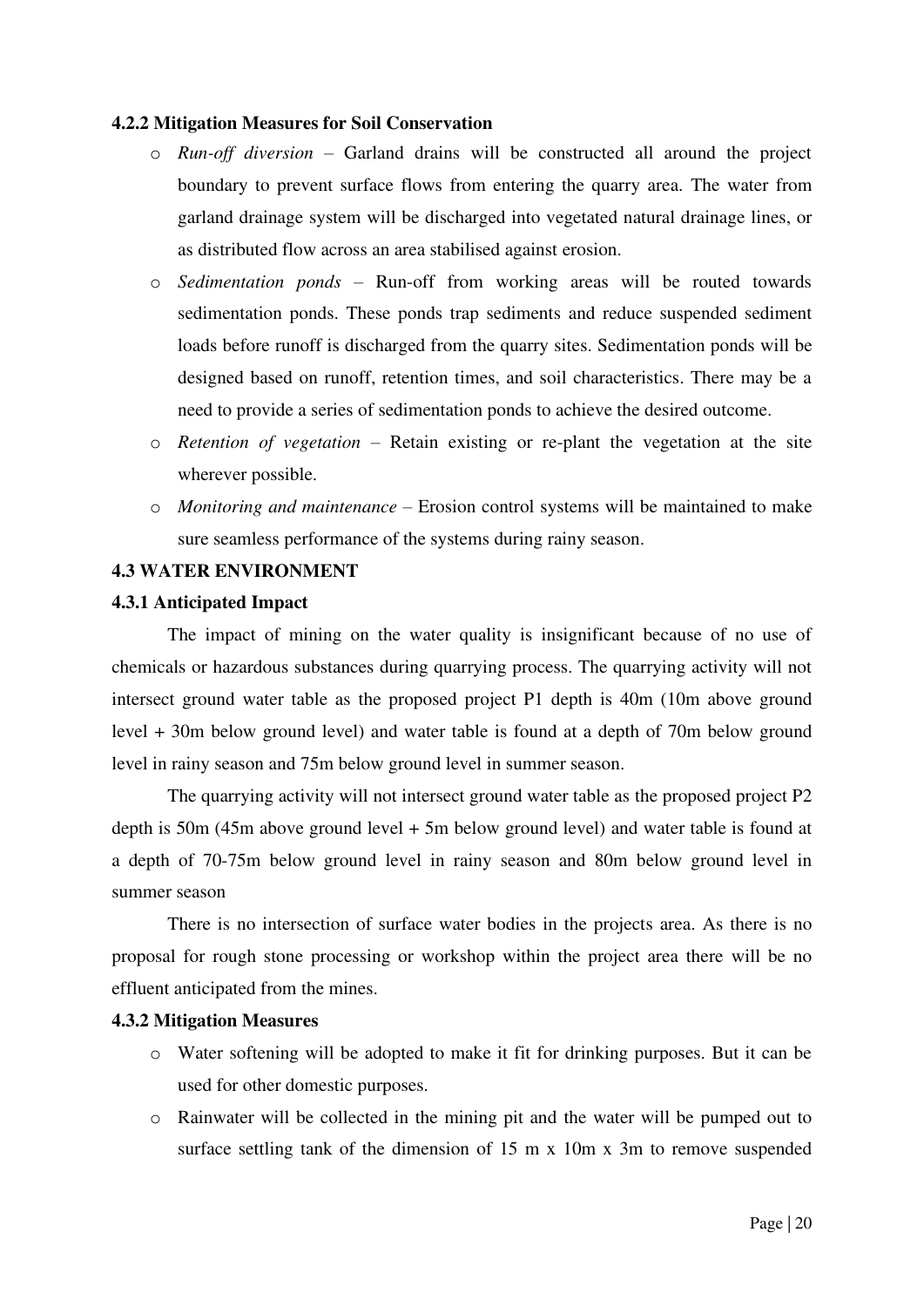solids if any. The water stored in the settling tank will be used for dust suppression, greenbelt development and rainwater harvesting.

- o A drainage network, known as garland drains will be constructed to divert surface run-off into the quarrying area.
- o The quality of water in the quarry will be analysed periodically.
- o Domestic sewage from site office and latrines in the mining site will be discharged to septic tanks followed by soak pits.
- o Wastewater from the mining site will be treated in settling tanks before using it for dust suppression and tree plantation purposes.
- o De-silting will be carried out before and immediately after the monsoon season.
- o The quality of water in open wells, bore wells and surface water bodies will be monitored regularly.

#### **4.4 AIR ENVIRONMENT**

The air borne particulate matter is the main air pollutant in the opencast mining involving drilling, blasting, and loading.

#### **4.4.1 Anticipated Impact**

The emission of sulphur dioxide  $(SO_2)$ , oxides of nitrogen  $(NO<sub>x</sub>)$  due to excavation and loading equipment and vehicles plying on haul roads are marginal. But, loading/unloading and transportation of rough stone, wind erosion of the exposed area and movement of vehicles will be the main polluting sources releasing Particulate Matter  $(PM_{10})$ affecting ambient air quality of the area.

Anticipated increase of the air pollutants due to the proponents' quarrying activities and the existing quarrying activities within the area of 500m radius around the project sites have been predicted by modelling using AERMOD software and the modelling results will be used in providing mitigation measures as discussed below.

#### **4.4.2 Mitigation Measures**

#### *Drilling*

o Wet drilling will be practiced to control dust at source. Where water is unavailable, suitably designed dust extractor will be provided for dry drilling.

#### *Blasting*

- o Blasting time will be determined according to the local conditions.
- o Blasting will be avoided when temperature changes suddenly and strong wind blows towards residential areas.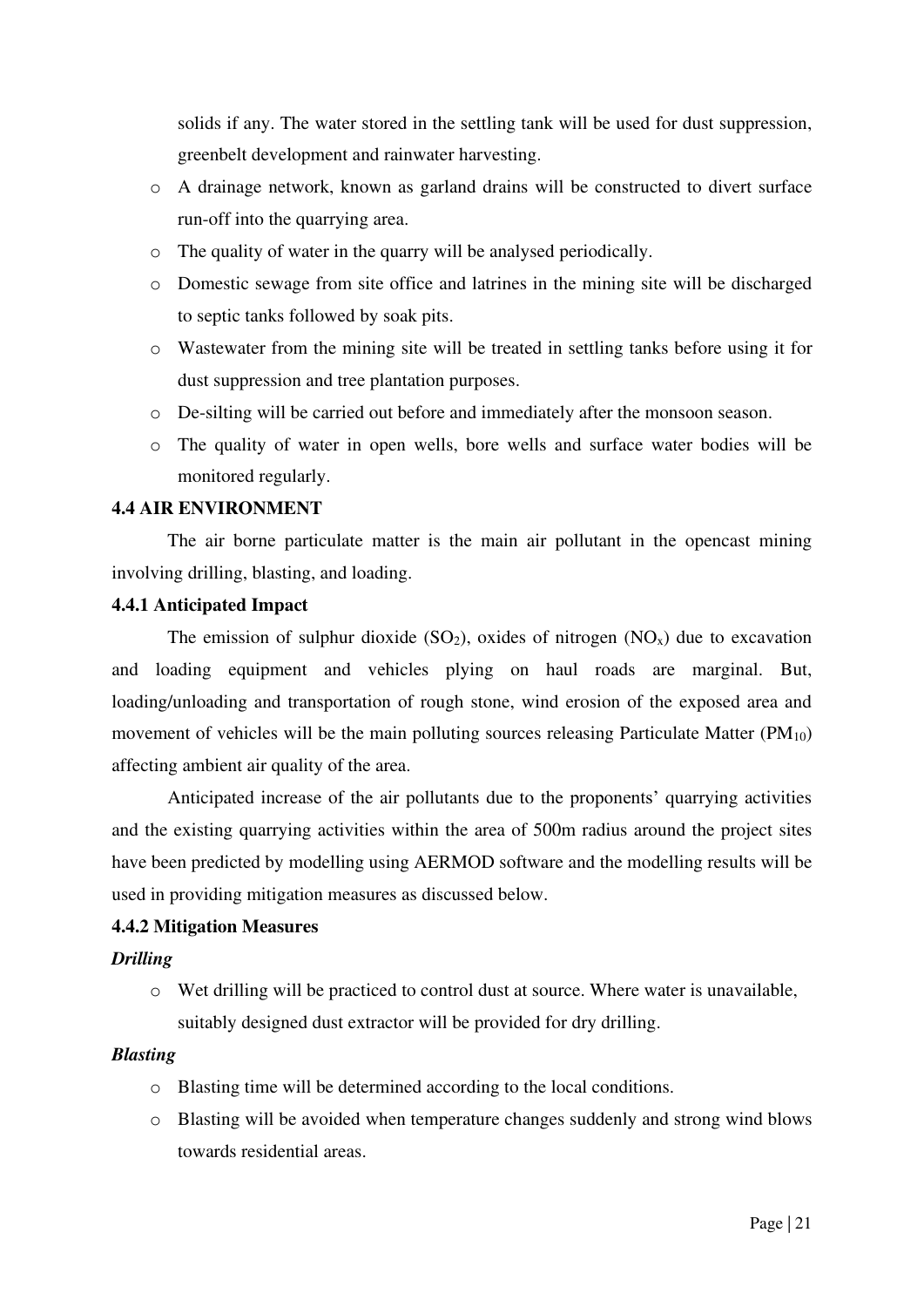- o Controlled blasting will be done and the blasting will be restricted to a particular time of the day (i.e., at the time lunch hours).
- o Before loading of rough stone, water will be sprayed on the blasted rough stone.
- o Dust mask will be provided to the workers and their use will be strictly monitored.

#### *Haul Road and Transportation*

- o Water will be sprinkled on haul roads twice a day to avoid dust generation during transportation.
- o Rough stone will be properly covered with tarpaulin and transported during the day time.
- o The speed of tippers plying on the haul road will be limited to below 20 km/hr to avoid generation of dust.
- o Main source of gaseous pollution will be from vehicle used for transportation of mineral; therefore, weekly maintenance of vehicles and other machines will be done to improve combustion process & reduce the emission of pollutants.
- o The haul roads will be compacted weekly before being put into use.
- o Over loading of tippers will be avoided to prevent spillage.
- o It will be ensured that all transportation vehicles carry a valid PUC (Pollution Under control) certificate.

#### *Green Belt*

- o Trees will be planted all along the main haul roads and haul roads will often be levelled to prevent the generation of dust due to movement of tippers.
- o Green belt of adequate width will be developed around the project areas.

### *Occupational Health*

- o Dust masks will be provided to the workers and their use will be strictly monitored.
- o Annual medical check-ups, trainings and campaigns will be arranged to create awareness about the importance of wearing dust masks among all mine workers and tipper drivers.
- o Ambient air quality monitoring will be conducted six months once to assess the effectiveness of mitigation measures proposed for the projects.

#### **4.5 NOISE ENVIRONMENT**

#### **4.5.1 Anticipated Impact**

Noise pollution poses a major health risk to the mine workers. Drilling, blasting, loading and movement of vehicles are the sources of noise in the existing open cast mining projects.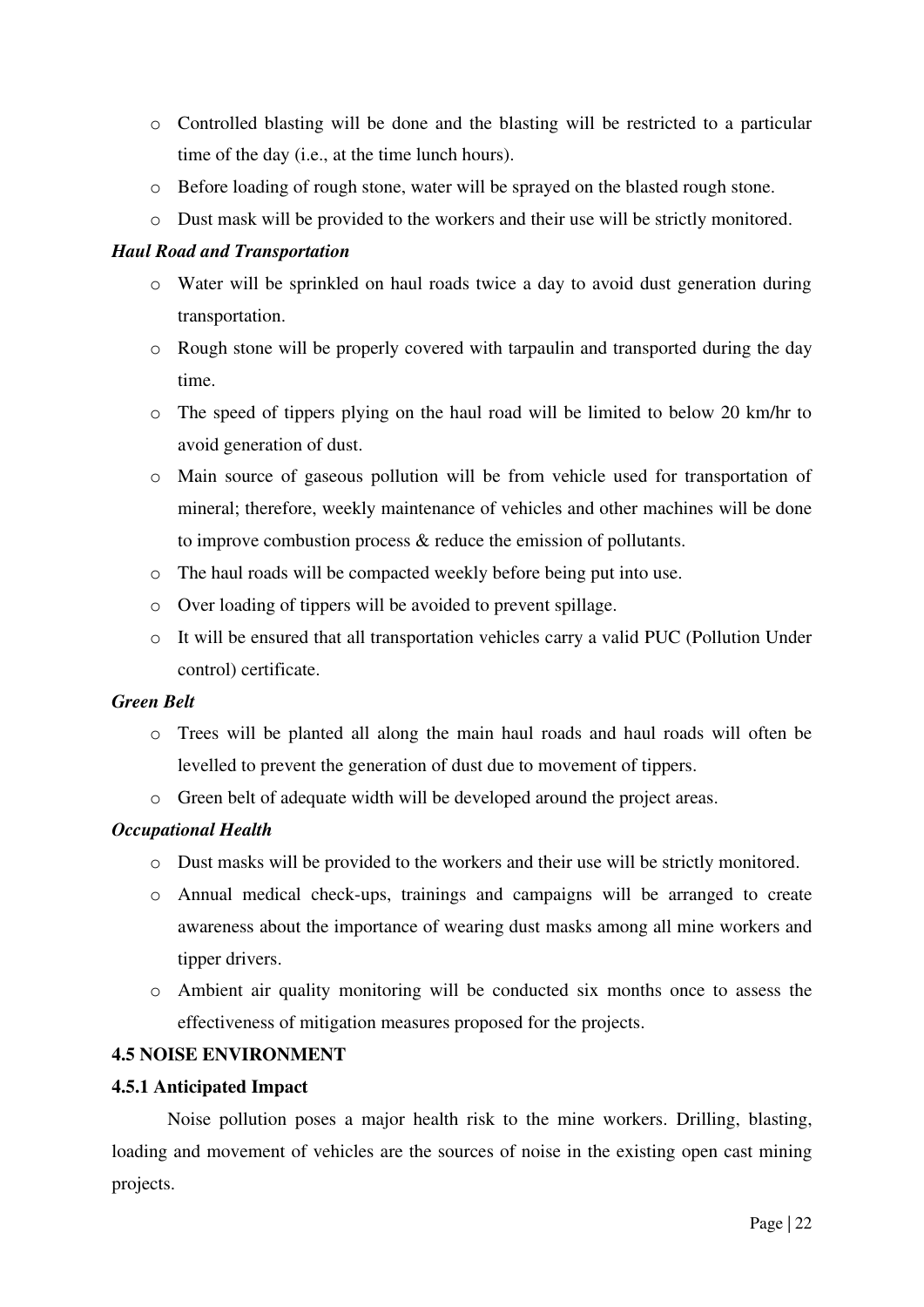#### **4.5.2 Mitigation Measures**

- o Sharp drill bits will be used while drilling to reduce noise.
- o Secondary blasting will be avoided and rock breaker will be used for breaking boulders.
- o The blasting will be carried out during favourable atmospheric condition and less human activity timings by using nonelectrical initiation system (NONEL).
- o Proper maintenance, oiling and greasing of machines will be done every week to reduce generation of noise.
- o Sound insulated chambers will be provided for the workers working on machines producing higher levels of noise.
- o Silencers / mufflers will be installed in all machineries.
- o Green belt will be developed around the project area and along the haul roads to minimize propagation of noise.
- o Personal Protective Equipment (PPE) like ear muffs/ear plugs will be provided to the operators of heavy machines and persons working near the heavy machines and their use will be ensured though training and awareness.
- o Regular medical check–up and proper training will be provided to personnel to create awareness about adverse noise level effects.

### **4.6 BIOLOGICAL ENVIRONMENT**

#### **4.6.1 Anticipated Impact**

- o None of the plants will be cut during operational phase of the projects.
- o There shall be negligible air emissions or effluents from the project sites. Dust generation during loading will be a temporary effect and is not anticipated to affect the surrounding vegetation significantly.
- o Most of the land in the buffer area consists of crop lands, grass patches and small shrubs. Hence, there will be no effect on the flora.
- o Wildlife except few domestic animals, reptiles, hares and some common birds is not found in the cluster and its immediate surrounds because of lack of vegetal cover and surface water.

#### **4.6.2 Mitigation Measures**

The proposed projects will develop the green belt within the lease area, along roads and other vacant areas to provide a barrier between the source of pollution and the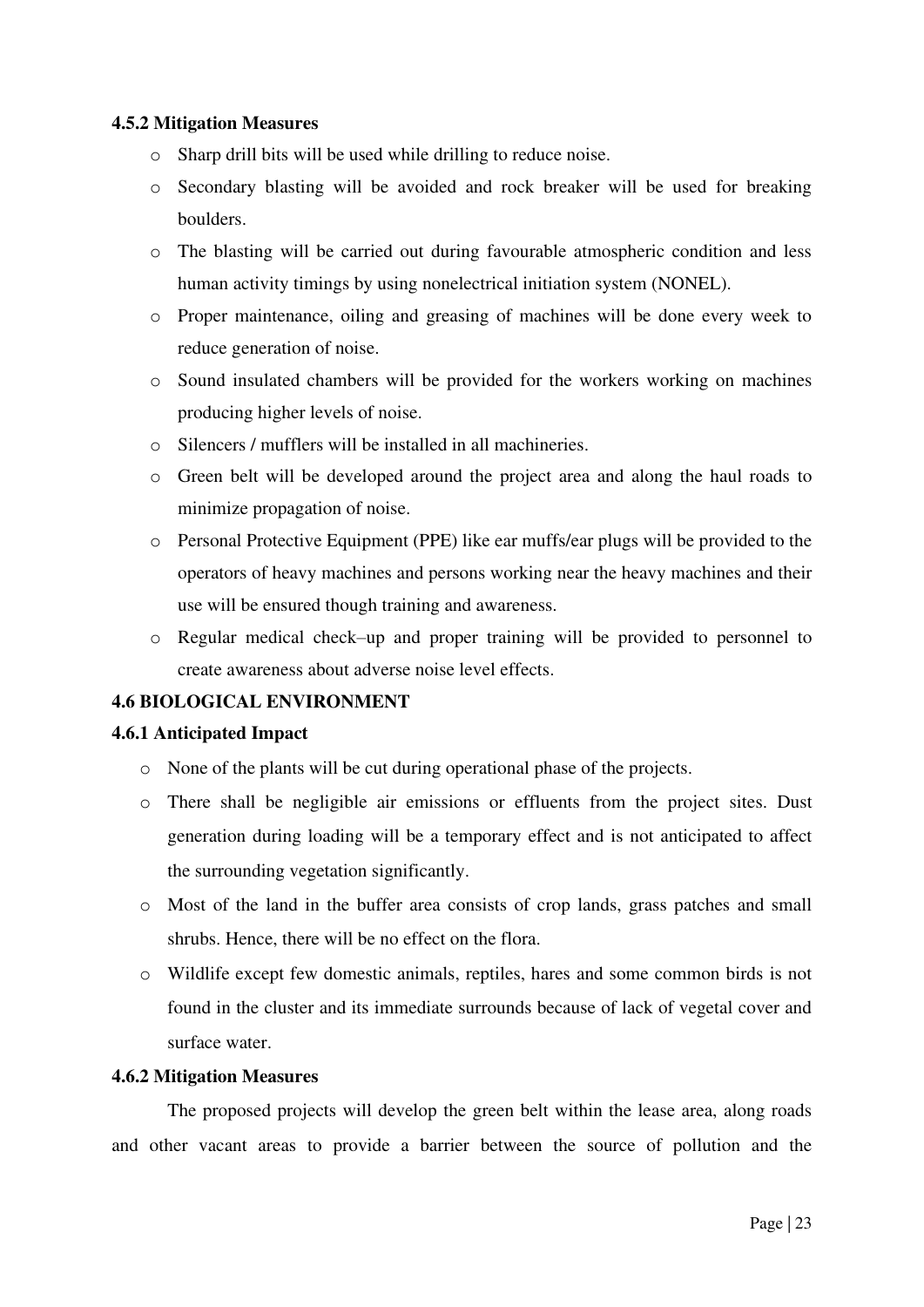surrounding areas. Although the project will not lead to any tree cutting, it is proposed to improve the greenery of the locality by plantation. During green belt development,

- o Plants that grow fast will be preferred.
- o High canopy plants with local varieties will be preferred.
- o Perennial and evergreen plants will be preferred.

Green belt development plan for the proposed projects have been given in Table 4.1.

Year No. of trees **proposed to be planted Survival % Area to be covered in m<sup>2</sup> Name of the species No. of trees expected to be grown Plantation under safety zone (In Nos.)**  I 30 80% 280 *Azadirachta indica Albizia lebbeck Delonix regia Techtona grandis Nerium indicum*, etc., 24 II 30 80% 280 *indica* 24 III | 30 | 80% | 280 | Albizia | 24 IV | 30 | 80% | 280 | lebbeck | 24 V 30 80% 280 Delonix 24 **Year Plantation in quarry approach road and village road (In Nos)**   $I = 80$  80% 80% 80% 80% 80% 64  $II \t 80 \t 80\%$  Nerum 64 III  $\begin{array}{|c|c|c|c|c|c|c|c|} \hline \end{array}$  80% Indicum, 64 IV  $80$   $80\%$   $90\%$  etc., 64  $V = 80$  80% 64 **Proposed Project Site – P2 No. of trees proposed to be planted Survival % Area to be covered in m<sup>2</sup> Name of the species No. of trees expected to be grown Plantation under safety zone (In Nos.)**   $I = \begin{bmatrix} 112 & 80\% & 1000 \end{bmatrix}$ *Azadirachta indica Albizia lebbeck Delonix regia Techtona grandis Nerium indicum*, etc., 89  $II \t 112 \t 80\% \t 1000 \t 89$  $III$  112  $80\%$  1000  $x_i$  89 IV | 112 | 80% | 1000 |  $Albizia$  | 89 V | 112 | 80% | 1000 | lebbeck | 89 **Plantation in quarry approach road Side (In Nos)**  $1 \t 12 \t 80\% \t 20 \t 20 \t 32\%$ II | 12 | 80% | 20 | Nerium | 9  $III$  12  $80\%$  20  $10\%$  9 IV |  $12$  |  $80\%$  |  $20$  |  $20$  | 9  $V$  12 80% 20 9

**Table 4.1 Greenbelt Development Plan- P1&P2** 

Source: Conceptual Plan of Approved Mining plan & proposed by FAE's & EIA Coordinator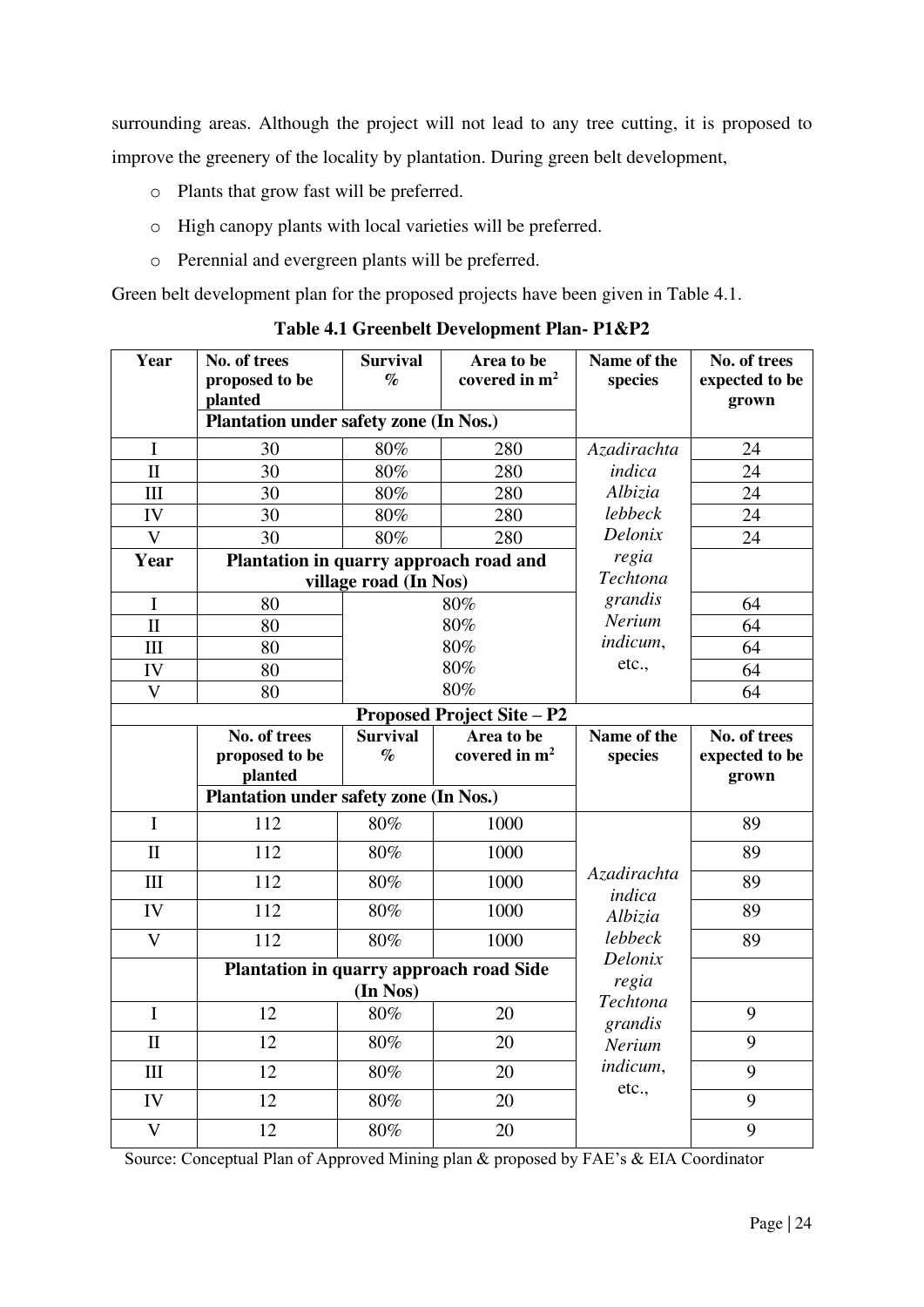### **4.7 SOCIO ECONOMIC ENVIRONMENT**

#### **4.7.1 Anticipated Impact**

The projects including P1 and P2 will generate employment for about 45 persons and indirectly will get employment around 40 persons.

### **4.7.2 Mitigation Measures**

- o Good maintenance practices will be adopted for plant machinery and equipment to avert potential noise problems.
- o Green belt will be developed in and around the project sites as per Central Pollution Control Board (CPCB) guidelines.
- o Appropriate air pollution control measure will be provided to minimize the environmental impact within the core zone.
- o For the safety of workers, personal protective appliances like hand gloves, helmets, safety shoes, goggles, aprons, nose masks and ear protecting devices will be provided as per the mines act and rules.
- o Both the State and the Central governments will be benefited through financial revenues by way of royalty, tax, DMF, NMET etc. from the projects directly and indirectly.

## **CHAPTER V**

### **ANALYSIS OF ALTERNATIVES (TECHNOLOGY AND SITE)**

The mineral deposits are site specific in nature; hence question of seeking alternate sites do not arise for the projects.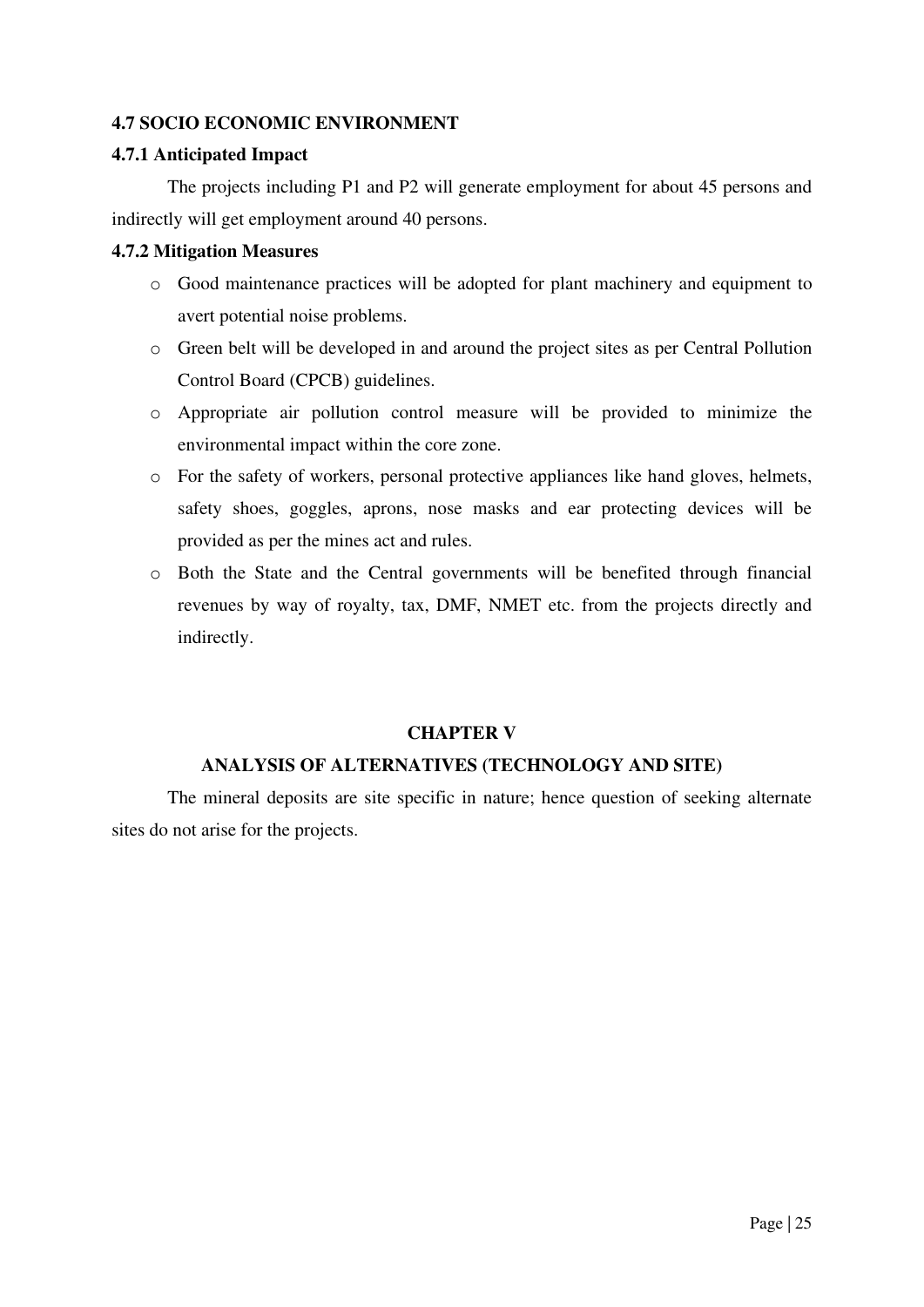### **CHAPTER VI**

#### **ENVIRONMENT MONITORING PROGRAM**

Regular monitoring program of environmental components is essential to take into account the changes in the environmental components as shown in Table 6.1. The Objectives of monitoring is:

- o To check or assess the efficiency of the controlling measures;
- o To establish a data base for future impact assessment studies.

#### **Table 6.1 Post Environmental Clearance Monitoring Schedule for P1 and P2**

| S.<br><b>Environment</b> |                                                                                           | <b>Location</b>                                                                       |                     | <b>Monitoring</b>                  | <b>Parameters</b>                                                                      |  |
|--------------------------|-------------------------------------------------------------------------------------------|---------------------------------------------------------------------------------------|---------------------|------------------------------------|----------------------------------------------------------------------------------------|--|
| No.                      | <b>Attributes</b>                                                                         |                                                                                       | <b>Duration</b>     | Frequency                          |                                                                                        |  |
| $\mathbf{1}$             | Air Quality                                                                               | 2 locations (1 core $\&$<br>1buffer)                                                  | 24 hours            | Once in 6<br>months                | Fugitive dust,<br>$PM_{2.5}$ , $PM_{10}$ ,<br>$SO2$ and $NOx$ .                        |  |
| $\overline{2}$           | Meteorology                                                                               | At mine site before start of<br>Air Quality Monitoring &<br><b>IMD Secondary Data</b> | Hourly /<br>Daily   | Continuous<br>online<br>monitoring | Wind speed,<br>Wind direction,<br>Temperature,<br>Relative<br>humidity and<br>Rainfall |  |
| 3                        | Water<br>2 locations (1SW & 1)<br>Quality<br>GW<br>Monitoring                             |                                                                                       |                     | Once in 6<br>months                | Parameters<br>specified under<br>IS:10500, 1993<br>& CPCB Norms                        |  |
| $\overline{4}$           | Water level in open wells<br>in buffer zone around 1<br>Hydrology<br>km at specific wells |                                                                                       |                     | Once in 6<br>months                | Depth in bgl                                                                           |  |
| 5                        | 2 locations (1Core & 1)<br>Noise<br>Buffer)                                               |                                                                                       | Hourly $-$<br>1 Day | Once in 6<br>months                | Leq, Lmax,<br>Lmin, Leq Day<br>& Leq Night                                             |  |
| 6                        | At the nearest habitation<br>Vibration<br>(in case of reporting)                          |                                                                                       |                     | During<br>blasting<br>Operation    | <b>Peak Particle</b><br>Velocity                                                       |  |
| 7                        | Soil                                                                                      | 2 locations (1 core $\&$ 1<br>Buffer)                                                 |                     | Once in six<br>months              | Physical and<br>Chemical<br>Characteristics                                            |  |
| 8                        | Greenbelt<br>Within the Project Area                                                      |                                                                                       | Daily               | Monthly                            | Maintenance                                                                            |  |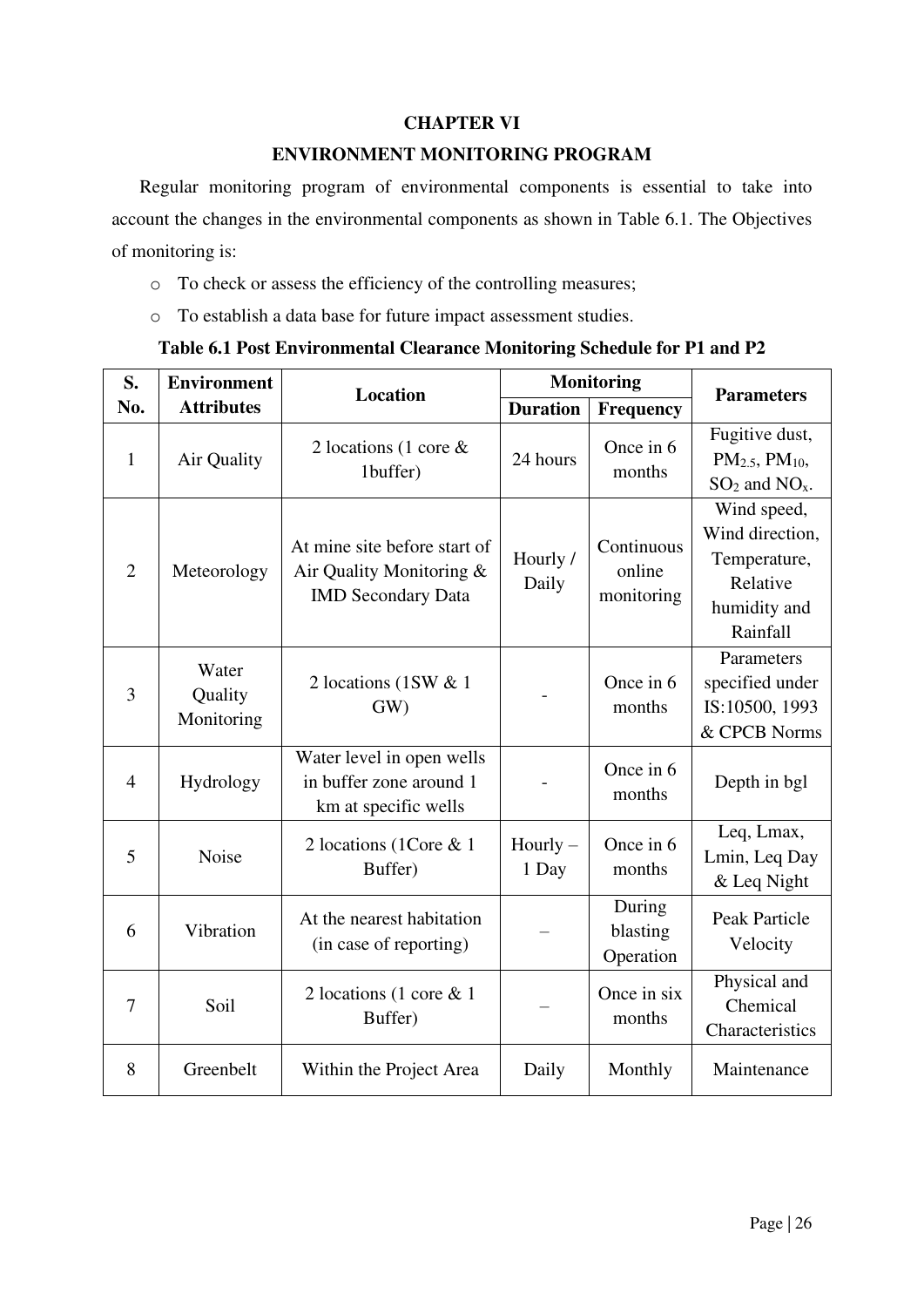## **CHAPTER VII ADDITIONAL STUDIES**

#### **7.1 RISK ASSESSMENT**

Risk assessment is all about prevention of accidents and to take necessary steps to prevent it from happening. The methodology for the risk assessment is based on the specific risk assessment guidance issued by the Directorate General of Mine Safety (DGMS), Dhanbad vide circular No.13 of 2002 dated 31<sup>st</sup> December, 2002. The DGMS risk assessment process is intended to identify existing and probable hazards in the work environment and assess the risk levels of those hazards in order to prioritize those that need an immediate attention. Further, mechanisms responsible for these hazards are identified and control measures are recorded along with pinpointed responsibilities. The whole quarry operation will be carried out under the direction of a qualified competent mine manager certified by the DGMS, Dhanbad.

#### **7.2 DISASTER MANAGEMENT PLAN**

The objective of the disaster management plan is to make use of the combined resources of the mine and the outside services to:

- o Rescue and treat casualties;
- o Safeguard other people;
- o Minimize damage to property and the environment;
- o Initially contain and ultimately bring the incident under control;
- o Secure the safe rehabilitation of affected area; and
- o Preserve relevant records and equipment for the subsequent inquiry into the cause and circumstances of the emergency.

#### **7.3 CUMULATIVE IMPACT STUDY**

This section deals with the cumulative impacts of the mining projects in the cluster area on the environment. For this study, the data provided in the tables 7.1 were used.

| Quarry         | <b>Production for five</b><br>years plan period | Per Year<br>Production in $m3$ | Per Day<br>Production in m <sup>3</sup> | <b>Number of Lorry</b><br><b>Load Per Day</b> |
|----------------|-------------------------------------------------|--------------------------------|-----------------------------------------|-----------------------------------------------|
| P <sub>1</sub> | 1,79,843                                        | 35,969                         | 120                                     | 20                                            |
| P2             | 5,00,977                                        | 1,00,195                       | 334                                     | 56                                            |
| <b>Total</b>   | 6,80,820                                        | 1,36,164                       | 454                                     | 76                                            |
| E1             | 4,56,960                                        | 91,392                         | 305                                     | 51                                            |
| E2             | 5,03,440                                        | 1,00,688                       | 336                                     | 56                                            |
| <b>Total</b>   | 9,60,400                                        | 1,92,080                       | 641                                     | 107                                           |
| Grand          |                                                 |                                |                                         |                                               |
| <b>Total</b>   | 16,41,220                                       | 3,28,244                       | 1095                                    | 183                                           |

#### **Table 7.1 Cumulative Production Load of Rough Stone**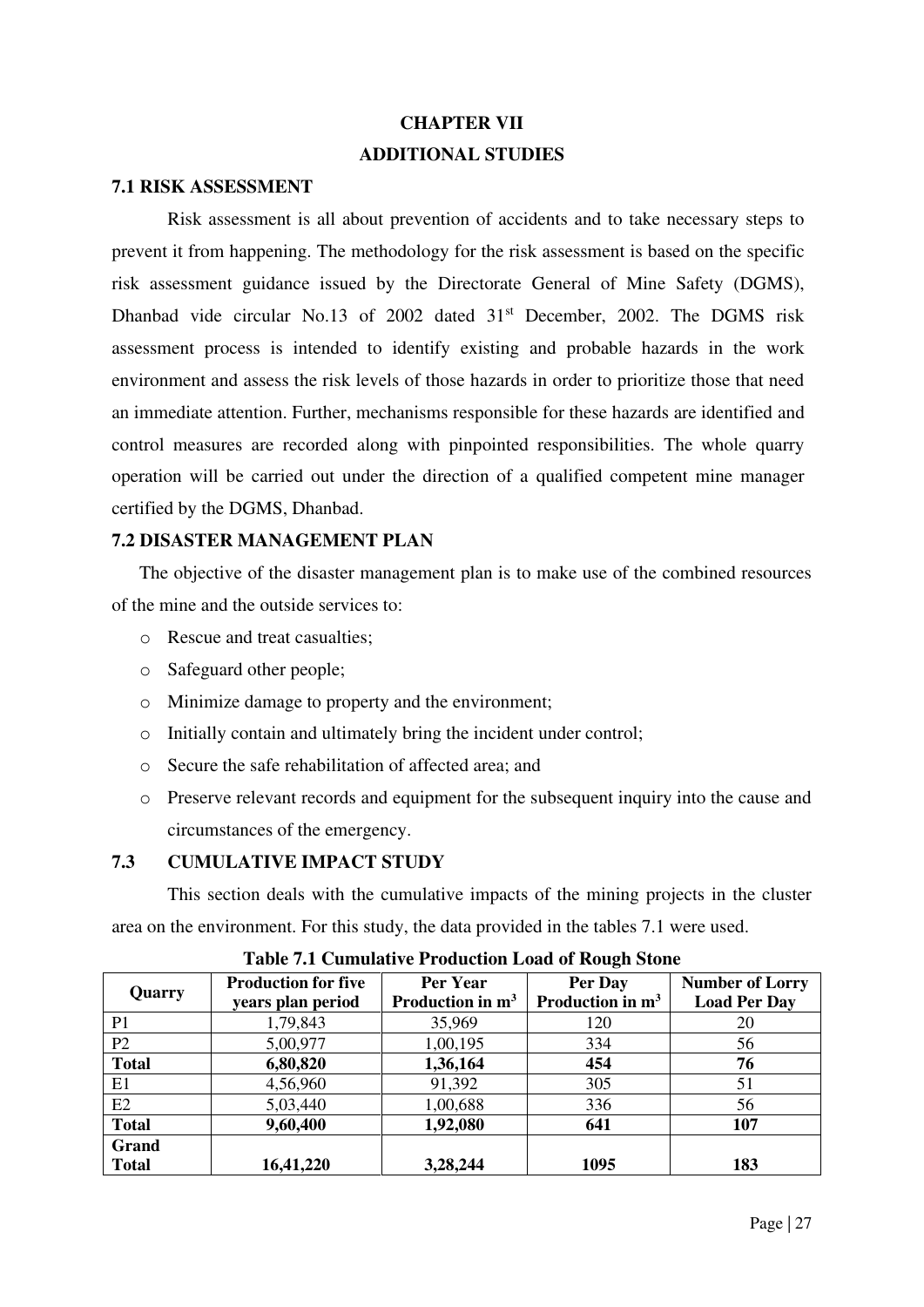| <b>Location ID</b>        | <b>Background</b><br><b>Value (Day)</b><br>dB(A) | <b>Incremental</b><br>Value $dB(A)$ | <b>Total</b><br><b>Predicted</b><br>dB(A) | <b>Residential Area</b><br>Standards $dB(A)$ |
|---------------------------|--------------------------------------------------|-------------------------------------|-------------------------------------------|----------------------------------------------|
| <b>Habitation Near P1</b> | 42.3                                             | 51.5                                | 51.9                                      |                                              |
| <b>Habitation Near P2</b> | 47.1                                             | 50.6                                | 52.1                                      | 55                                           |
| <b>Habitation Near E1</b> | 42.3                                             | 40.5                                | 44.3                                      |                                              |
| <b>Habitation Near E2</b> | 42.3                                             | 44.3                                | 46.3                                      |                                              |

**Table 7.2 Predicted Noise incremental Values from Cluster** 

Source: Lab Monitoring Data

**Table 7.3 Ground Vibrations At 4 Mines** 

| <b>Location ID</b> | <b>Maximum Charge in kgs</b> | <b>Nearest Habitation in m</b> | <b>PPV</b> in |
|--------------------|------------------------------|--------------------------------|---------------|
|                    |                              |                                | mm/s          |
| P1                 |                              | 340m SW                        | 1.051         |
| P2                 |                              | 320m NE                        | 1.086         |
| E1                 |                              | 740m NW                        | 0.265         |
| E2                 |                              | 860m NW                        | 0.223         |

Source: Blasting Calculations

| <b>Table 7.4 Nearest Habitation from Each Mine</b> |  |  |  |  |
|----------------------------------------------------|--|--|--|--|
|----------------------------------------------------|--|--|--|--|

| <b>Location ID</b>        | <b>Distance &amp; Direction</b> |
|---------------------------|---------------------------------|
| <b>Habitation Near P1</b> | 340m SW                         |
| <b>Habitation Near P2</b> | $320m$ NE                       |
| <b>Habitation Near E1</b> | 740m NW                         |
| <b>Habitation Near E2</b> | 860m NW                         |

|                    | <b>Project Cost</b> | <b>CER</b> @ 2% |
|--------------------|---------------------|-----------------|
| P <sub>1</sub>     | Rs.92,31,000/-      | Rs.1,84,620/-   |
| P <sub>2</sub>     | Rs. 66,40,000/-     | Rs.1,32,800/-   |
| <b>Total</b>       | Rs. 1,58,71,000/-   | Rs. 3,17,420/-  |
| E1                 | Rs.30,30,000/-      | Rs.60,600/-     |
| E2                 | Rs.30,00,000/-      | Rs.60,000/-     |
| <b>Total</b>       | Rs.60,30,000/-      | Rs 1,20,000/-   |
| <b>Grand Total</b> | Rs. 2,19,01,000/-   | Rs. 4,37,420/-  |